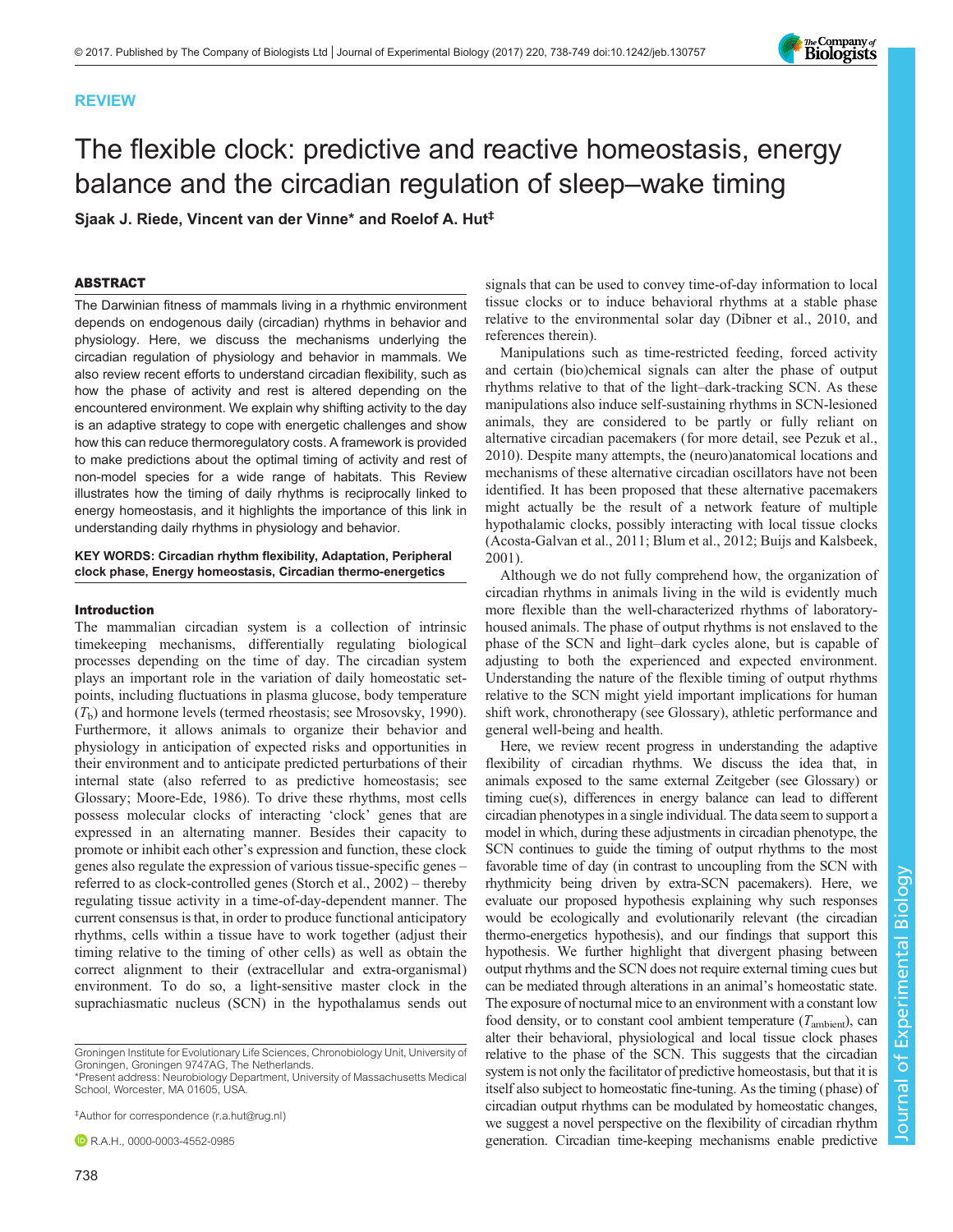## Glossary

# **Chronotherapy**

Actively taking the (daily) timing of a treatment into account to optimize the effectiveness and/or reduce adverse side-effects in applied medicine.

#### Daily temporal niche

The portion(s) of the day–night cycle that an animal utilizes to compete for ecological resources such as finding food. For example, an animal can occupy a diurnal (day-active), nocturnal (night-active) or crepuscular (twilight-active) daily temporal niche.

#### Defended  $T<sub>b</sub>$

The temperature range of (parts) the body that is actively maintained through homeostatic principles of heat production or active cooling. This temperature can be different for the rest and active phases.

#### Food anticipation

An increase in alertness,  $T<sub>b</sub>$  and physical activity in the time (up to several hours) preceding an expected food stimulus.

#### Photic entrainment

The synchronization of endogenous circadian rhythms (e.g. in the SCN) to the environmental 24 h day–night cycle by light.

#### Predictive and reactive homeostasis

Maintaining a given biological variable by physiological mechanisms close to an optimal set point. Reactive mechanisms restore the variable after it goes outside this desired range. Predictive mechanisms adjust the variable before it is expected to go outside this range.

#### Temporal niche switching

Cases under which an individual changes from one daily temporal phenotype to another in order to maximize fitness. A given temporal niche can be associated with different risks and rewards (e.g. predation and thermogenesis) compared with other temporal niches in the same habitat.

#### **Zeitgeber**

Rhythmic cues in the environment that are capable of entraining (synchronizing) the rhythm of endogenous circadian oscillators with the outside world. Derived from German, meaning 'time-giver'.

homeostasis, but the circadian machinery itself can be modulated through principles of reactive homeostasis (see Glossary). This changes the view of the circadian phase from being a rigid response to Zeitgeber stimuli to being an adaptive system that actively reshapes how Zeitgebers are processed depending on homeostatic outcomes and internal states.

# The regulation of daily rhythms in mammals

# The SCN coordinates output rhythms

Daily rhythms in sleep–wake behavior, feeding–fasting cycles, drinking behavior, hormone levels, melatonin synthesis and locomotor activity are examples of circadian output rhythms in mammals. They are endogenously driven, as they persist in constant environments with periods close to 24 h (i.e. they are circadian; meaning 'about a day'). Lesions of the hypothalamic SCN abolish these rhythms ([Eastman et al., 1984; Klein and Moore, 1979; Moore](#page-10-0) [and Eichler, 1972](#page-10-0); [Stephan and Zucker, 1972](#page-11-0)), whereas transplanting SCN tissue into arrhythmic hosts reintroduces circadian rhythms with a circadian period equal to that of the donor ([Ralph et al., 1990](#page-11-0); [Sujino et al., 2003](#page-11-0)). The development of novel methods for labeling, imaging, measuring and manipulating neuronal functions has allowed researchers to develop a detailed understanding of how the SCN generates daily rhythms in neuronal firing patterns and how it can match these in their periodicity and in a fixed phase relative to the environment [\(Abrahamson and Moore,](#page-9-0) [2001](#page-9-0), and references therein). Individual neurons of the SCN show ∼24 h rhythms in their spontaneous firing frequency which, in turn, arise from (and feedback on) self-sustaining molecular feedback

loops of clock gene expression ([Colwell, 2011](#page-10-0); [Jones et al., 2015](#page-10-0); [Nakamura et al., 2002](#page-11-0); [Shearman et al., 2000](#page-11-0)). SCN neurons are highly interconnected and can influence each other's electrical and molecular rhythmicity [\(Colwell, 2011](#page-10-0); [Mohawk and Takahashi,](#page-10-0) [2011;](#page-10-0) [Van Den Pol and Dudek, 1993](#page-11-0)). Input derived from rhythmic external cues as well as rhythmic internal signals (feedback) can modulate the molecular and electrophysiological rhythms of SCN neurons, altering the phase, period and waveform of the generated rhythm (see reviews by [Evans and Gorman, 2016;](#page-10-0) [Yannielli and](#page-11-0) [Harrington, 2004](#page-11-0) for details).

In a natural environment, the rhythm of the SCN is considered to be influenced primarily by the light–dark cycle. First, direct and indirect projections from light-capturing retinal ganglion cells reach neurons of the SCN, modulating their activity ([Abrahamson and](#page-9-0) [Moore, 2001;](#page-9-0) [Edelstein and Amir, 1999](#page-10-0); [Fernandez et al., 2016](#page-10-0); [Michel et al., 2006](#page-10-0); [Nakamura et al., 2004](#page-11-0)). Depending on the phase of the receiving SCN neuron, light input can stimulate active firing of the neuron and modulate clock gene expression ([Brown and](#page-9-0) [Piggins, 2007](#page-9-0); [Hamada et al., 2001](#page-10-0); but also see [Drouyer et al.,](#page-10-0) [2007,](#page-10-0) highlighting SCN heterogenetity in this response). As a result of cellular communication between SCN neurons, adjusting the phase of individual cells can subsequently induce a shift in the activity of the whole SCN (reviewed by [Welsh et al., 2010](#page-11-0); [Belle,](#page-9-0) [2015\)](#page-9-0). In short, light perceived around dawn will advance the clock phase, such that the next day cells increase their firing frequency earlier. Conversely, light perceived around dusk will delay the clock phase. Through these principles of photic entrainment (see Glossary), the SCN can serve as an accurate clock that generates an internal representation of the external solar day. SCN neurons are most active during the daytime and relatively few cells fire during the night ([Schaap et al., 2003\)](#page-11-0); this is true for both diurnal and nocturnal mammals ([Challet, 2007; Hut et al., 2012; Inouye](#page-10-0) [and Kawamura, 1979; Kurumiya and Kawamura, 1988](#page-10-0); [Sato and](#page-11-0) [Kawamura, 1984\)](#page-11-0). Increasing day length widens the distribution of phases of individual SCN neurons, making the SCN an internal representation of both the time of day and the season [\(Inagaki et al.,](#page-10-0) [2007;](#page-10-0) [Mrugala et al., 2000](#page-11-0); [Sosniyenko et al., 2009](#page-11-0); [Sumova et al.,](#page-11-0) [1995; VanderLeest et al., 2007\)](#page-11-0). Neuronal and paracrine output signals from the SCN are thought to be important cues to sustain, phase and pace cellular rhythms in downstream targets, allowing them to align optimally with each other and with the external world [\(Bartness et al., 2001](#page-9-0); [Song and Bartness, 1998](#page-11-0)). Apart from lightderived stimulation, neuronal NPY and serotonin projections can also provide input to the SCN cells; these are collectively referred to as 'non-photic' inputs ([Glass et al., 2010](#page-10-0); [Meyer-Bernstein et al.,](#page-10-0) [1997;](#page-10-0) [Prosser, 2003\)](#page-11-0). In the absence of a light–dark cycle, nonphotic signals, such as a timed palatable meal or timed access to a running wheel, can be sufficient to entrain the phase of the SCN [\(Castillo et al., 2004](#page-10-0); [Edgar and Dement, 1991](#page-10-0); [Hut et al., 1999](#page-10-0); [Mendoza et al., 2005](#page-10-0)). Different types of non-photic cues can be distinguished, and different non-photic cues may yield completely different phase-response curves and, hence, different modes of circadian entrainment (for a review, see [Wams et al., 2017](#page-11-0)).

#### Local tissue clocks

The discovery that clock genes identical or orthologous to those responsible for circadian rhythms in SCN neurons are also expressed in non-SCN cells suggested that most mammalian cells express endogenous circadian rhythms ([Balsalobre et al., 1998](#page-9-0); [Zylka et al., 1998\)](#page-11-0). Instead of having a single well-characterized clock responsible for the control of daily timing (i.e. the SCN), clocks are everywhere in the body. Furthermore, it was shown using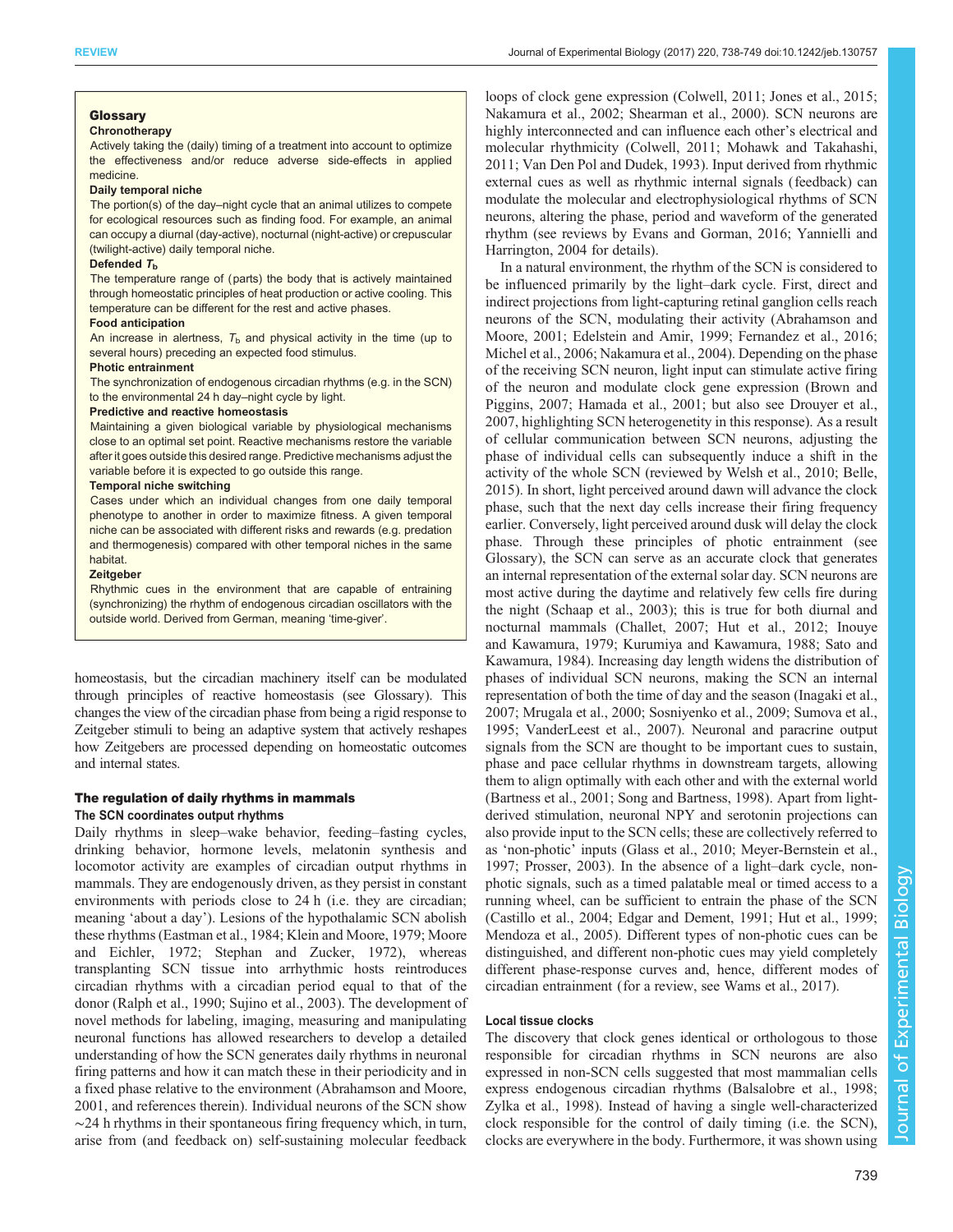<span id="page-2-0"></span>in vitro explants that these local tissue clocks can sustain their circadian rhythm in isolation and that they retain rhythmicity in SCN-lesioned animals, albeit with different phases between tissues and with phase differences between animals [\(Yamazaki et al., 2000](#page-11-0); [Yoo et al., 2004](#page-11-0)). Under standardized housing conditions, most peripheral clocks are considered to have a similar phase and bear a stable phase relation to the rhythms produced by the SCN, as shown in vivo [\(Tahara et al., 2012\)](#page-11-0). Lesioning of the SCN results in severely dampened organ-level oscillations, showing the importance of the SCN in maintaining synchrony within peripheral tissues ([Tahara et al., 2012\)](#page-11-0), although this was only established for laboratory-housed animals, devoid of natural timing cues. Furthermore, the phase of cellular clocks has been linked to tissue-specific rhythms in gene expression ([Storch et al., 2002\)](#page-11-0), giving rise to circadian rhythms in cell function and sensitivity, and leading to rhythmic activation of tissue-specific pathways ([Oster](#page-11-0) [et al., 2006](#page-11-0); [Zhang et al., 2014\)](#page-11-0). The importance of maintaining an appropriate phase of peripheral oscillators is illustrated by the observation that the phase of several local tissue clocks in nightactive (nocturnal) species is shifted ∼12 h compared with that of day-active (diurnal) species ([Challet, 2007](#page-10-0); [Hut et al., 2012](#page-10-0); [Lambert and Weaver, 2006](#page-10-0); [Ramanathan et al., 2010\)](#page-11-0).

## Phase-control of local tissue clocks by the SCN

As discussed above, light and non-photic feedback cues can set the phase of the circadian rhythm generated by the SCN. The phase of peripheral clocks and the timing of behavioral and physiological output rhythms are controlled through multiple mechanisms. The widely accepted view is that daily rhythms are controlled in a hierarchical manner (summarized in Fig. 1). At the top of this hierarchy is the light-entrainable oscillator (LEO) in the SCN, which generates a time-of-day signal capable of entraining the phase of local tissue clocks both in and outside the CNS (Fig. 1, red box). This time-of-day cue can be transmitted from the SCN via direct neuronal efferent projections [\(Bartness et al., 2001;](#page-9-0) [Kalsbeek et al.,](#page-10-0) [2004\)](#page-10-0) as well as by diffuse humoral signals ([Guo et al., 2005](#page-10-0); [Silver](#page-11-0) [et al., 1996](#page-11-0); [Song and Bartness, 1998\)](#page-11-0). It reaches targets in the brain that are responsible for selecting behavior (e.g. sleep, arousal, feeding), as well as peripheral tissues involved in the maintenance of homeostasis. The resulting rhythms in tissue activity and



Fig. 1. Overview of the proposed hierarchical control of circadian rhythms in mammals. The high-amplitude endogenous rhythm in the firing rate of suprachiasmatic nucleus (SCN) neurons is entrained to the external light–dark cycle through direct projections of specialized neurons in the retina. The SCN rhythm directly regulates melatonin synthesis in the pineal gland, which, in turn, is involved in seasonal rhythmicity (red box). Together, neuronal and humoral signals from the SCN and melatonin provide the basis for the time-of-day signal to downstream targets in the brain and body (black boxes). The phase of cellular clocks in these targets relates to rhythmic patterns in behavior and tissue activity (green boxes), collectively inducing daily rhythms in physiological variables (blue box). These physiological rhythms, in turn, provide non-photic feedback to both the SCN and local clocks (blue arrows), which can modulate their phase and accuracy. Timed access to food and rewards (indicated by the orange and purple circle segments, respectively) induces rhythmicity in alternative circadian oscillators – the food-entrainable oscillator (FEO) and the methamphetamine-sensitive circadian oscillator (MAO), respectively. Their locations and mechanisms are poorly understood (indicated by the question marks), but they are proposed to guide the circadian phase of CNS and peripheral clocks independent of the SCN phase. The depicted CNS and peripheral targets and their functional output rhythms are chosen as arbitrary examples, and include the arcuate nucleus (ARC), ventrolateral preoptic area (VLPO) and the paraventricular nucleus of the hypothalamus (PVN), the latter linked with rhythmic corticosteroid (CORT) release. LEO, light-entrainable oscillator.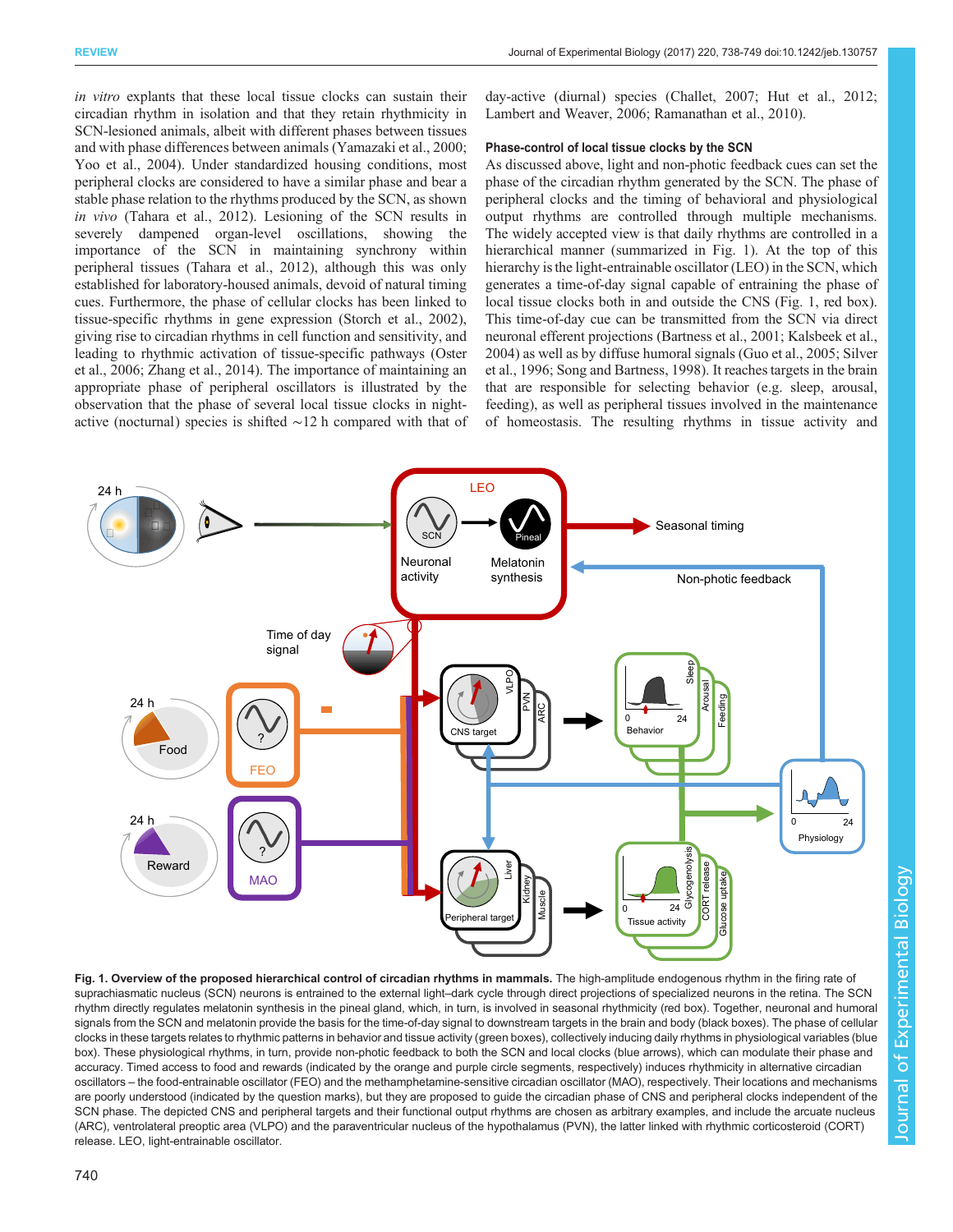behavior cause rhythmic changes to physiological parameters such as  $T<sub>b</sub>$ , heart rate and the levels of circulating nutrients, hormones and metabolites. These physiological rhythms, in turn, can serve as reinforcing feedback to both the SCN (non-photic cues) and to the CNS and local targets [\(Balsalobre et al., 2000](#page-9-0); [Buhr et al., 2010](#page-9-0); [Stokkan et al., 2001; Tataroglu et al., 2015\)](#page-11-0). Under this model, the phase relations between the SCN and peripheral targets are generally regarded as hard-wired and rigid, ensuring the rhythms are accurately timed relative to the light–dark cycle.

#### Phase control of local tissue clocks by non-SCN pacemakers

Non-SCN circadian timing systems can, under certain conditions, determine the phase of local tissue clocks and output rhythms that are otherwise controlled by the SCN [\(Damiola et al., 2000;](#page-10-0) [Pezuk](#page-11-0) [et al., 2010](#page-11-0)). Animals with SCN lesions become arrhythmic in constant environments [\(Eastman et al., 1984](#page-10-0); [Moore and Eichler,](#page-10-0) [1972;](#page-10-0) [Stephan and Zucker, 1972](#page-11-0)). However, timed access to food, reward or methamphetamine infusion can re-introduce daily rhythms in SCN-ablated mammals; alternative (non-SCN) circadian pacemakers have been proposed in order to explain this [\(Honma](#page-10-0) [et al., 1988](#page-10-0); [Krieger et al., 1977](#page-10-0)). The food-entrainable oscillator (FEO) and the methamphetamine-induced circadian oscillator [MAO; also known as the methamphetamine-sensitive circadian oscillator (MASCO); [Fig. 1](#page-2-0)] can induce phase coherence between tissues, as well as allowing (in the case of food) anticipation of daily events that recur at ∼24 h periods (reviewed in [Mistlberger, 2011\)](#page-10-0). Recently, daily timed exposure to treats, threats and exercise were also shown to induce self-sustaining circadian responses at phases deviating from the SCN-directed rhythm, suggesting that more pacemakers might exist [\(Flôres et al., 2016](#page-10-0); [Pellman et al., 2015\)](#page-11-0). The underlying timekeeping mechanisms of non-SCN circadian pacemakers have not been identified ([Mistlberger, 2011](#page-10-0)). However, the dominant view is that non-SCN oscillators either can be slaves to the SCN (thus supporting the robustness of the circadian rhythm) or can become independent in their phase when they receive specific cues, such as methamphetamine or rhythmic food availability [\(Pezuk](#page-11-0) [et al., 2010\)](#page-11-0).

Most cells and tissues – including many brain regions – possess clock gene cycles and could thus potentially serve as extra-SCN circadian rhythm generators. Multiple interactions between the clocks in different tissues might explain why identifying the locations of extra-SCN pacemakers has proven difficult; many of the involved components may show some degree of redundancy. Hierarchical organization of the communication pathways between the clock gene rhythms in local tissues remains largely unestablished, although it has been shown that various output rhythms (including corticosterone, melatonin and  $T<sub>b</sub>$  patterns) can play important roles in the entrainment of circadian oscillations at the tissue level [\(Balsalobre et al., 2000](#page-9-0); [Buhr et al., 2010;](#page-9-0) [Torres-Farfan et al.,](#page-11-0) [2011\)](#page-11-0). It is thought that these 'output-as-input' interactions provide robustness to the circadian system, but they might also facilitate collective flexibility in the timing of overt rhythms in behavior and physiology relative to the SCN phase. Rhythms in behavior and physiology can thus be regarded as both cause and consequence of peripheral clock phasing [\(Fig.1,](#page-2-0) black and blue arrows).

# Circadian flexibility: the 'work-for-food' paradigm Ecological relevance of circadian flexibility in the phase of daily rhythms

Under 24 h entrainment, circadian rhythms are routines that repeat themselves on a daily basis. The purpose of these routines is twofold: first, they allow animals to prepare and anticipate their actions, thereby utilizing time and resources more efficiently; second, routines provide safety – 'if it worked for me yesterday, it will probably work today'. As for most traits found in nature; the performance of routine behavior has emerged under, and has been shaped by, the pressures of natural selection. Thus, the phase of the daily routines is optimized for an animal's natural habitat. These habitats are often complex and diverse (e.g. arctic versus tropical, desert versus wetland), providing the basis for the large diversity in the phase of the circadian rhythms found in their inhabitants. Generally, some of the environmental parameters relevant for survival of a given species are bound to show daily variation. These can be direct and abiotic (e.g. light, temperature, UV radiation) or indirect and biotic factors (e.g. the presence of conspecifics, prey, predators and competing species). Furthermore, habitats themselves can be dynamic (e.g. seasonal or sudden changes in weather, food and predator density, parasite and disease loads), resulting in differences in the optimal circadian phenotype. Often, animals will have to make trade-offs in their selection of daily temporal niche (see Glossary), as the safest time to forage might coincide with the least efficient time for finding food, for example. Field observations clearly indicate that daily rhythms of free-living animals can differ from their rhythms when kept under laboratory conditions, or can change within individuals in response to the dynamics of their habitat or to their specific priorities (reviewed in [Hut et al., 2012](#page-10-0)). The mechanisms underlying this flexibility are poorly understood, but seem to be regulated by modifiers downstream of the SCN ([Kas and](#page-10-0) [Edgar, 1999;](#page-10-0) [van der Vinne et al., 2014b\)](#page-11-0). This line of investigation might eventually bear relevant insights for targeted treatment of humans who are facing frequent disruptions of their daily routines (e.g. shift work, traveling time zones, irregular lifestyles) or who have reduced exposure to natural light–dark cycles ([Woelders](#page-11-0) [et al., 2017](#page-11-0)).

#### Developing the 'work-for-food' model to study circadian flexibility

The relevance of the flexible timing of circadian rhythms was apparent when our lab attempted to unite the results of several lines of research involving behavioral energetics, circadian rhythms and ecological timing. Firstly, [Daan et al. \(2011\)](#page-10-0) found that, for extended periods of time (up to several months), house mice kept under natural conditions in outdoor field enclosures were exclusively active during the day, whereas during other periods they were more nocturnal ([Daan et al., 2011\)](#page-10-0). Around the same time, [Schubert et al. \(2008\)](#page-11-0) performed lab studies on the effect of habitat quality and energy balance on physiological responses in CD1 mice. They compared female mice exposed to high foraging costs (incurred by wheel running) with mice receiving a matched food intake without the need to forage for it. Mice that had to work hard to obtain their food showed reduced daily energy expenditure, had a lower resting metabolic rate and ceased estrous cyclicity. Under these conditions, mice started to show daily torpor – a state in which metabolism is greatly reduced for several hours, resulting in a pronounced drop in  $T<sub>b</sub>$  [\(Schubert et al., 2010](#page-11-0)).

Schubert's work inspired Pilorz to use the same set-up to develop a paradigm for simulated shift work, where mice could obtain food rewards only at pre-scheduled times of day. During training, mice could earn food during the dark and their workload per food reward was increased, but, surprisingly, the mice phase-advanced their activity period to the extent that they were resting during the scheduled shift work window. This resulted in reduced foraging yields and dramatic weight loss (Violetta Pilorz, personal communication). We subsequently performed this experiment without time constraints to the reward window (mice could work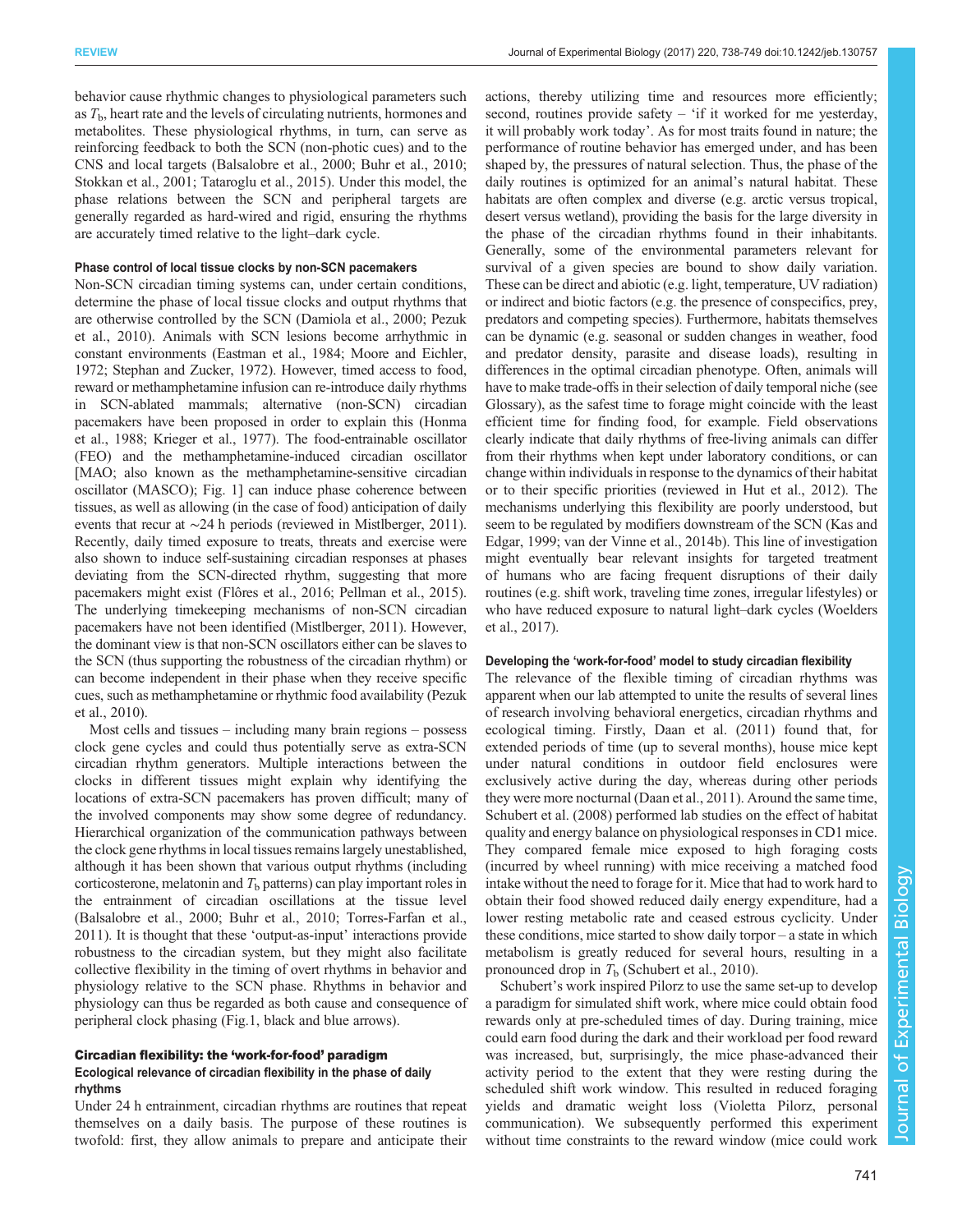<span id="page-4-0"></span>for food for the full 24 h cycle), and found that increased workload (i.e. increased traveling distance in the wheel per unit food reward) shifted the activity of CBA/CaJ mice from the night into the day [\(Hut et al., 2011](#page-10-0)). With this paradigm, there are no external Zeitgebers provided other than the light–dark cycle. The pre-set workload is equal over the 24 h cycle, and temperature and humidity are tightly controlled at stable values. This 'work-for-food' (WFF) protocol induced robust and repeatable temporal niche switching (see Glossary) in response to increased work load – every mouse tested showed a shift from nocturnal to diurnal activity rhythms when the food reward ratio was decreased.

To establish whether the change in circadian organization was related to reduced food intake per se or negative energy balance in general, we tested whether lowering  $T_{\text{ambient}}$  would yield similar effects. Indeed, mice fed ad libitum showed a significantly higher proportion of their activity during the light phase at lower  $T_{\text{ambient}}$ (∼10% at 25°C and up to 32% at 10°C). In addition, lower  $T_{\text{ambient}}$ enhanced the effect of WFF on diurnality [\(van der Vinne et al.,](#page-11-0) [2014b\)](#page-11-0). Collectively, these results suggest that negative energy balance, caused either by lowering energy intake or by increasing energy expenditure, favors a diurnal phenotype. Reviewing the available literature indicates that temporal niche switching is widespread in nature, but mainly in predominantly nocturnal mammals, where it often occurs in response to changes in energy consumption or availability [\(Hut et al., 2012](#page-10-0)). In summary, factors that have a negative impact on energy balance seem to be associated with increased daytime activity, whereas energy surplus (such as *ad*) libitum feeding in the lab) or high daytime temperatures can lead to increased nocturnal activity ([Hut et al., 2012](#page-10-0)).

## Functional consequences of flexible circadian phenotype: the circadian thermo-energetics hypothesis Benefits of flexible output rhythms: a diurnal lifestyle reduces energetic needs

The adaptive significance of temporal niche switching from nocturnal to diurnal activity may involve a reduction in energy consumption. This is the basis of the circadian thermo-energetics (CTE) hypothesis, which builds on two basic features: (1) the night is colder than the day, and (2) sleep and rest are associated with better thermal insulation and therefore reduced heat loss [\(Hut et al.,](#page-10-0) [2012](#page-10-0)). Examples of such strategies preventing heat loss include postural changes, reduced breathing rate, reduced blood flow to (and temperature of) the extremities, huddling with conspecifics or sleeping in an insulated temperature-buffered location such as a burrow or nest (see Table 1). Because thermal insulation reduces a fraction of the energetic costs required to maintain  $T<sub>b</sub>$ , it will return higher energy savings in absolute terms at low  $T_{\text{ambient}}$ . Aligning the rest phase with the night and actively foraging during the day is therefore more energy efficient under most natural conditions [\(van](#page-11-0) [der Vinne et al., 2015a\)](#page-11-0). Nocturnality is therefore energetically costly, as discussed below.

# Burrowing animals: diurnality provides energetic benefits by altering daily ambient temperature exposure

 $T_{\text{ambient}}$  influences the energy expenditure of endothermic animals because it affects the rate of heat loss and, thus, thermoregulation costs. Daily patterns in surface temperature  $(T<sub>surface</sub>)$  are common in many habitats, with temperature peaking during the daytime and being lowest at night [\(Fig. 2A](#page-5-0); Δ). Many species are not continuously exposed to the  $T<sub>surface</sub>$  cycle, but instead retreat into the safety and thermal comfort of a burrow when resting. Burrows are buffered from the  $T_{\text{surface}}$ , having a reduced daily amplitude of

# 742

# Table 1. Variables that determine steepness of Scholander slopes

|                                                       |                 | Effect on |
|-------------------------------------------------------|-----------------|-----------|
| Variable                                              | Phase           | slope     |
| Insulation material around the body                   | Rest            | Decrease  |
| Huddling with conspecifics                            | Rest            | Decrease  |
| Avoiding wind chill (sheltered location)              | Rest            | ↓         |
| Vasoconstriction in periphery                         | Rest            |           |
| Reduced surface area (curled up sleeping<br>postures) | Rest            |           |
| Low maintenance costs of posture (e.g. lying<br>down) | Rest            |           |
| Torpor*                                               | Rest            | ←/↓       |
| Wind chill                                            | Active          | ↑         |
| Humidity and rain                                     | Active          | ↑         |
| Vasodilation in periphery                             | Active          | ↑         |
| Higher breathing rate                                 | Active          | ↑         |
| Activity-related thermogenesis                        | Active          |           |
| Sun basking <sup>‡</sup>                              | Active          | ↓         |
| Increased subcutaneous fat mass                       | Active/<br>rest | T         |
| Increased fur thickness                               | Active/<br>rest |           |
| Digestion-related thermogenesis                       | Active/<br>rest |           |
| Increased body size                                   | Active/<br>rest |           |

\*It is debated whether torpor can been seen as resting, but it does rule out physical activity. As it is a severe reduction of the defended  $T_{\rm b}$ , it causes a leftward shift of the Scholander curve, often bringing the  $T_{LC}$  to below  $T_{\rm ambient}$ , thereby reducing thermogenesis to very low values. The net result is lower energy expenditure at the same  $T_{\rm ambient}$ .

Sun basking is only available during the daytime and on the surface. As resting in such an exposed location is dangerous for many prey species, it is most commonly utilized in the active phase. However, some species (e.g. larger carnivores) might also utilize sun basking in their rest phase.

temperature change and – in some cases – a slightly delayed phase [\(Fig. 2A](#page-5-0);  $\nabla$ ). Retreating into a burrow at night provides an energetic benefit, as burrowing animals will encounter a higher average 24 h temperature ([Fig. 2A](#page-5-0), red curve) compared with when they are active during the cold night and rest in their burrow during the daytime ([Fig. 2](#page-5-0)A, green curve).

In our example ([Fig. 2A](#page-5-0)), the mean burrow temperature  $(T_{\text{burnow}})$ falls within the  $T_{\text{surface}}$  range. It is conceivable that in some ecological habitats this is not always the case. For example, the mean  $T_{\text{burrow}}$  of an arctic ground squirrel might be low and fairly constant in a frozen tundra, well below the daily average of the air temperature ([Long et al., 2005\)](#page-10-0). Conversely, the mean 24 h  $T_{\text{burnow}}$ temperature in a dark-soiled rocky location, or near geothermally active sites, might exceed the average 24 h air temperature (e.g. see [Tomotani et al., 2012](#page-11-0)). However, a burrowing animal would also spend less energy on thermoregulation under these conditions when diurnal, as long as  $T_{\text{barrow}}$  and  $T_{\text{surface}}$  fall below the animals' thermoneutral zone (TNZ; see below). Provided that the animal needs to surface for foraging, aligning this activity with the warmest  $T_{\text{surface}}$  is energetically favorable as long as the  $T_{\text{barrow}}$  amplitude is lower than the  $T_{\text{surface}}$  amplitude. Conversely, when  $T_{\text{ambient}}$  exceeds the TNZ of an animal, as might be the case in hot climates, predictions are that activity is better avoided in the warmest part of the day to conserve energy.

# Relationship between ambient temperature and energy expenditure

The relationship between energy consumption and  $T_{\text{ambient}}$  is described by Scholander curves ([Scholander et al., 1950;](#page-11-0) [Fig. 2](#page-5-0)B). Endothermic animals actively maintain their  $T<sub>b</sub>$ , investing energy to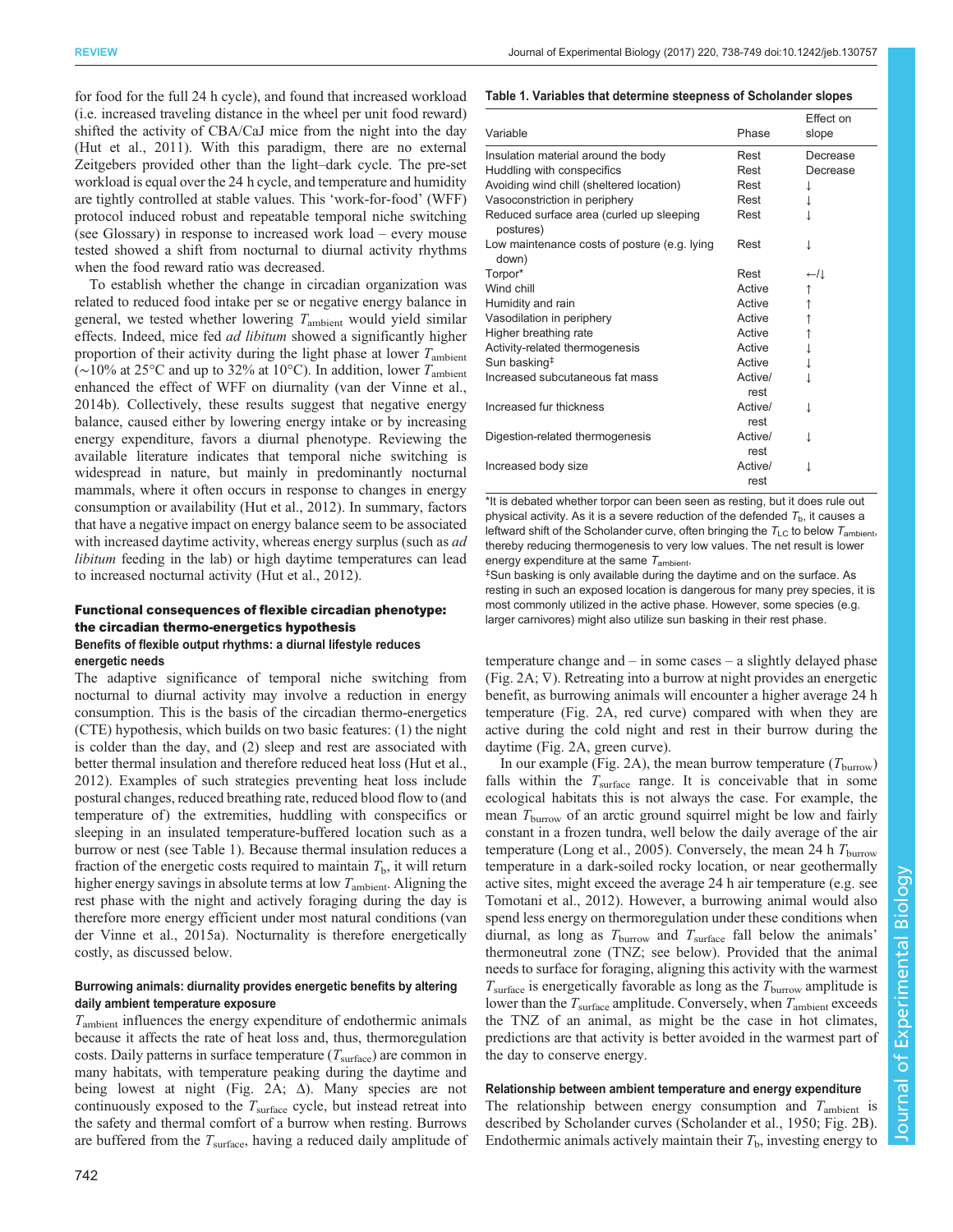<span id="page-5-0"></span>

Fig. 2. The energetic benefit of diurnality depends on the encountered temperature profile and the difference between the rest and active phase Scholander slopes. (A) Surface (Δ) and burrow (∇) temperatures across the solar day are modeled by a sinusoidal pattern, with the amplitude difference depending on the insulation constant of the burrow. Diurnal burrowing animals (orange line) encounter higher ambient temperatures than nocturnal animals (green line). The larger triangles represent the mean temperatures for daytime (when white) and night-time (when black) for surface (Δ) and burrow (∇), respectively. The light–dark cycle is represented by the background colors (yellow for daytime, gray for night). (B) As a result of thermoregulation costs, mammals increase their energy expenditure to above their thermoneutral resting metabolic rate (3) at temperatures further removed from their thermoneutral zone [below the lower critical temperature (1) and above the upper critical temperature (2)]. The Scholander slope depends on heat conductance and (4) can be modulated by physiological, anatomical and behavioral adaptations (indicated by the gray shaded zone). The Scholander slope intersects the horizontal axis at the defended body temperature ( $T_b$ ). (C) During rest and active phases, differences in defended  $T_b$  (blue and red dots, respectively) and physical/physiological activity mean that the rest phase and active phase are classified by separate slopes (R' and A') and different basal rates of energy expenditure (horizontal plateaus). (D) Without a burrow, the phase with the lowest slope (resting or active, represented by gray and black lines, respectively) is best performed at night, in order to conserve energy. (E) Burrows, by changing the encountered temperature, reduce the energy expenditure when they are utilized during the cold night. In addition, they reduce the rest-phase Scholander slope. (F) Besides the slopes, TNZ metabolic rates and defended  $T<sub>b</sub>$  also have an impact on energy expenditure. However, these horizontal or vertical shifts in one or both of the curves do not in themselves favor diurnal or nocturnal behavior per se, as the absolute difference in energy expenditure between a diurnal and nocturnal circadian phenotype is maintained. The graph in F shows an example where the defended  $T<sub>b</sub>$  is reduced during the rest phase. Plots are stylized for clarity but rely on measures of energy consumption of mice kept under various ambient temperatures and housing conditions (original data in [van der Vinne et al., 2014b](#page-11-0), [2015b\)](#page-11-0). The x-axis triangle symbols in D–F are explained by figure and text of A. The colored 'D' and 'N' reflect the mean hourly energy consumption for fully diurnal (open circle) and nocturnal (closed circle) animals under the indicated condition (equal rest and active phase duration).

generate heat or to lose it by panting and sweating. The range of temperatures where no energy investment is needed for thermoregulation is called the TNZ; in this temperature range, energy expenditure is considered nearly constant. The borders of the

TNZ are called the lower and upper critical temperature  $(T_{\text{LC}}$  and  $T_{\text{UC}}$ , respectively) (Fig. 2B). For each degree away from the thermoneutral border (below  $T_{\text{LC}}$  or above  $T_{\text{UC}}$ ), energy expenditure increases in a linear fashion (the 'Scholander slopes'), representing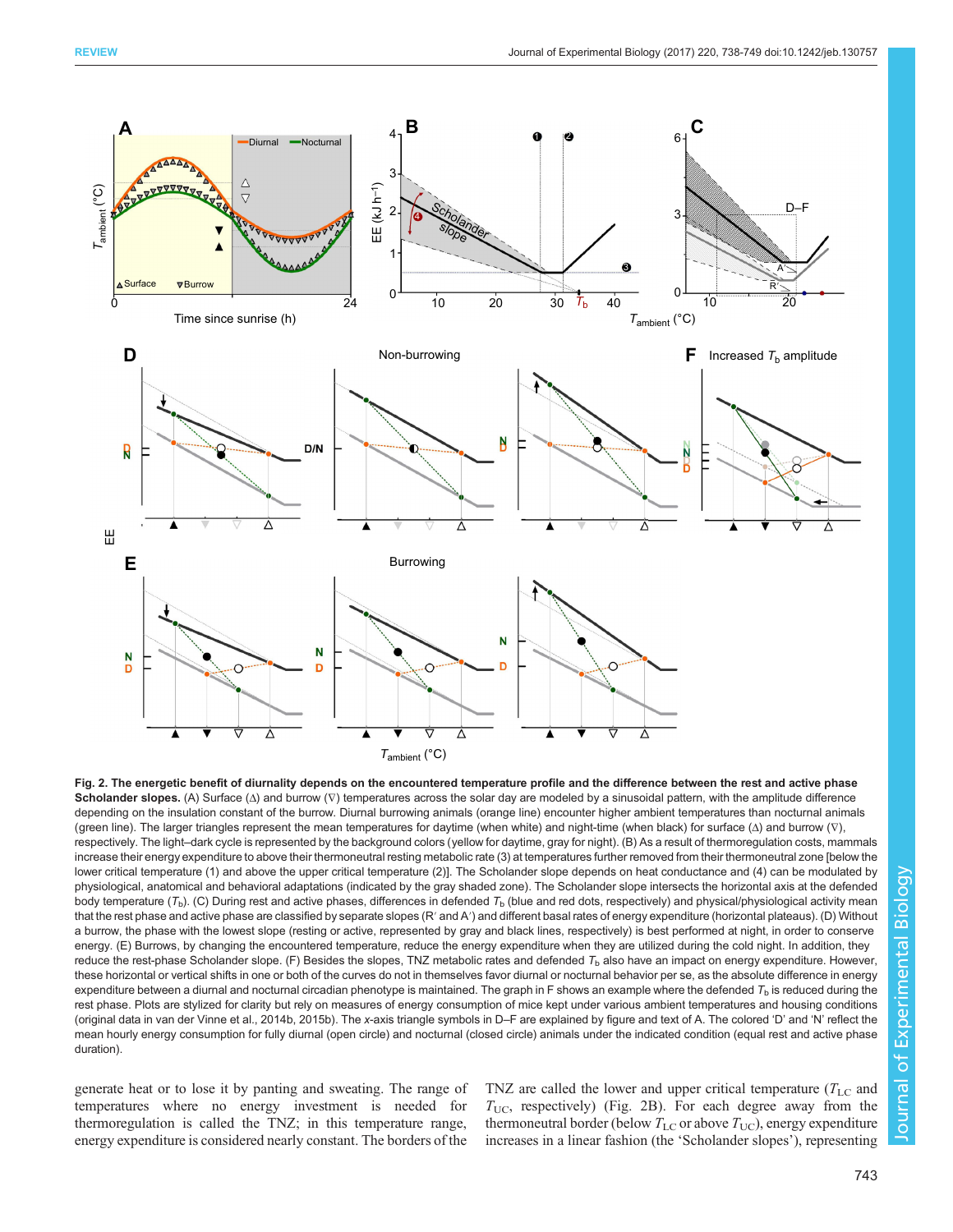higher thermoregulation costs ([Scholander et al., 1950\)](#page-11-0). When the  $T_{\text{ambient}}$  falls below  $T_{\text{LC}}$ , metabolic rate increases so that heat produced by the body matches the heat loss to the environment, thereby maintaining  $T<sub>b</sub>$ . The TNZ metabolic rate, defended  $T<sub>b</sub>$  (see Glossary) and heat dissipation rate of an animal are generally different for the active and rest phases. For example, reduced blood flow towards skin and limbs during resting will decrease heat dissipation from the skin to surrounding air, reducing the Scholander slope ([Fig. 2B](#page-5-0) and [Fig. 4](#page-8-0)). Therefore, the Scholander curves of the active  $(A')$  and resting  $(R')$  phases are different in shape [\(Fig. 2C](#page-5-0)).

# Differences in the active and resting phase Scholander slope predict energetic costs of diurnal versus nocturnal rest–activity rhythms

Numerous behavioral, anatomical and physiological adaptations play a role in reducing energetic costs by reducing conductance (the rate of heat loss per degree of difference between  $T<sub>b</sub>$  and  $T<sub>ambient</sub>$ . Despite this, for small endothermic mammals facing naturally occurring low temperatures, thermogenesis costs can comprise more than two-thirds of their daily energy budget [\(Chappell et al.,](#page-10-0) [2004](#page-10-0)). Any adjustment in temporal organization of rest and activity that reduces these costs could therefore be an ecologically relevant strategy for survival when facing adverse energetic circumstances (e.g. food scarcity or cold weather). The slope of the Scholander curves of the rest and active phase can be modulated by numerous external and internal variables for animals living in their natural habitat ([Table 1\)](#page-4-0). For instance, social animals might reduce the steepness of the rest phase slope by huddling to share body heat during their rest phase ([Fleming, 1980\)](#page-10-0). The steepness of the active phase slope might be reduced by utilizing sunlight to warm the body (sun basking; [Geiser et al., 2016](#page-10-0)) or utilizing the heat generated by physical activity for thermogenesis [\(Weinert and Waterhouse,](#page-11-0) [1998](#page-11-0)). Conversely, exposure to wind and rain steepens slope A′ significantly. An overview of some relevant variables, and how they influence the slopes (A′, R′, or both) is provided in [Table 1.](#page-4-0) Some of these variables might not be relevant for all species, whereas additional unmentioned variables might apply to others. Because of these influences, the rest and active phase slopes can differ in steepness. As illustrated in [Fig. 2,](#page-5-0) in order to conserve energy, it would be advantageous to perform the behavioral phase (either activity or rest) associated with the lowest steepness during the coldest part of the daily  $T_{\text{ambient}}$  cycle ([Fig. 2](#page-5-0)D). These effects add to the energetic effects of altered  $T_{\text{ambient}}$  exposure by burrowing [\(Fig. 2](#page-5-0)E), as discussed above.

# Body temperature amplitude and TNZ metabolic rates have an impact on energy expenditure, but do not favor diurnal or nocturnal behavior in itself

An additional strategy used by mammals to reduce energy expenditure when facing harsh conditions might be to reduce their metabolic rate by reducing their investments in immune functions or reproduction [\(Martin et al., 2008\)](#page-10-0), or by reducing their defended  $T<sub>b</sub>$ during the rest phase [\(Yoda et al., 2000\)](#page-11-0). These responses will cause a vertical or horizontal shift of one or both of the Scholander curves. However, as long as these shifts have no influence on the steepness of the slopes, and the ambient temperature remains below the  $T_{\text{LC}}$ , they will not favor diurnal or nocturnal behavior per se (illustrated in [Fig. 2F](#page-5-0)). The absolute difference between a nocturnal and diurnal phenotype in response to these shifts stays constant. This means they can alter the size of a relative benefit (e.g. diurnal energy expenditure might change from 75% to 60% in relation to nocturnal energy expenditure), but never the direction. In summary, the slopes  $(R'$  and  $A'$ ) and the  $T_{\text{ambient}}$  to which an animal is exposed determine the energetically optimal phase for activity.

# Energy expenditure measures confirm that diurnality in mice would save energy in their natural habitat

Recently, we used an indirect calorimetry set-up to assess the minimal hourly energy expenditure in resting and active mice (CBA-CaJ strain) for a range of temperatures in and below the TNZ (10– 30° C), and constructed the Scholander curves of their rest and active phases [\(van der Vinne et al., 2015b](#page-11-0)). Additionally, we measured the resting phase energy consumption for the same range of temperatures when mice were given increasing amounts of nest material (cotton wool) or cage partners to allow huddling (in groups of 1–3 mice) during rest. To estimate the effect of activity-related thermogenesis, we measured energy expenditure during the active phase both with and without access to a running wheel. To incorporate the effect of wind chill, we compared the rate of heat loss of a warmed-up dead mouse in both the open field (in shade) and indoors. To incorporate the temperature-buffering capacity of a burrow, we simultaneously measured  $T_{\text{surface}}$  rhythms and the temperature rhythm in a hay-filled nest box. Additional measures regarding the thermal buffering capacity of natural nests and burrows were obtained from the literature. Lastly, we measured  $T<sub>b</sub>$  and energy expenditure during the resting and active phase for mice that were working for their food and were thus required to minimize their energy expenditure [\(van der](#page-11-0) [Vinne et al., 2014b\)](#page-11-0). Combining these measurements, we showed that mice can indeed reduce their daily energy expenditure by adopting a diurnal phenotype. By incorporating a buffered nest temperature cycle and the thermal benefit of nesting (huddling and insulation) into the rest phase Scholander curve, and considering the effect of wind chill on the active phase Scholander curve, we calculated that there is a steeper slope for the active phase than for the resting phase Scholander curve. This provides a situation where diurnality reduces energy expenditure [\(Fig. 2](#page-5-0)E, right plot). We estimate that diurnality in mice would reduce their total daily energy consumption by ∼6–10%. This does not include the energy-saving effect of torpor at the end of the night (the coldest phase of the day), which would reduce their total daily energy consumption by an additional ∼10%. Differences in the amplitude and shape of the  $T<sub>surface</sub>$  curve, as well as differences in the duration of the active phase of the mice can reduce or increase this energetic benefit. Projecting our model data to a wide range of habitats – utilizing hourly temperature data from across Europe – the diurnal benefit holds for all geographical locations with daily  $T_{\text{surface}}$  rhythms that are below the TNZ of the species [\(van der Vinne et al., 2015a](#page-11-0)). Furthermore, it is very consistent over days; a diurnal benefit would be present on 98.5% of all individual days within a single location [\(van der Vinne](#page-11-0) [et al., 2015a\)](#page-11-0). The fact that a diurnal phenotype reliably provides energetic savings relies on thermodynamics and would therefore extend to other mammals, but the precise magnitude of energetic savings would depend on factors such as individual lifestyle, specific habitat characteristics and body size.

#### Diurnality: cheap but risky?

In nature, animals face important trade-offs to ensure survival and successful reproduction. Obtaining sufficient resources whilst guarding against pathogens, injury and predators is often essential for increasing fitness. As small endothermic burrowing mammals require a lower energy intake when they exhibit a diurnal phenotype, the question arises as to why many small mammals are nocturnal. First, we would like to stress that, in their natural habitat, many small rodent species typically considered as nocturnal can indeed show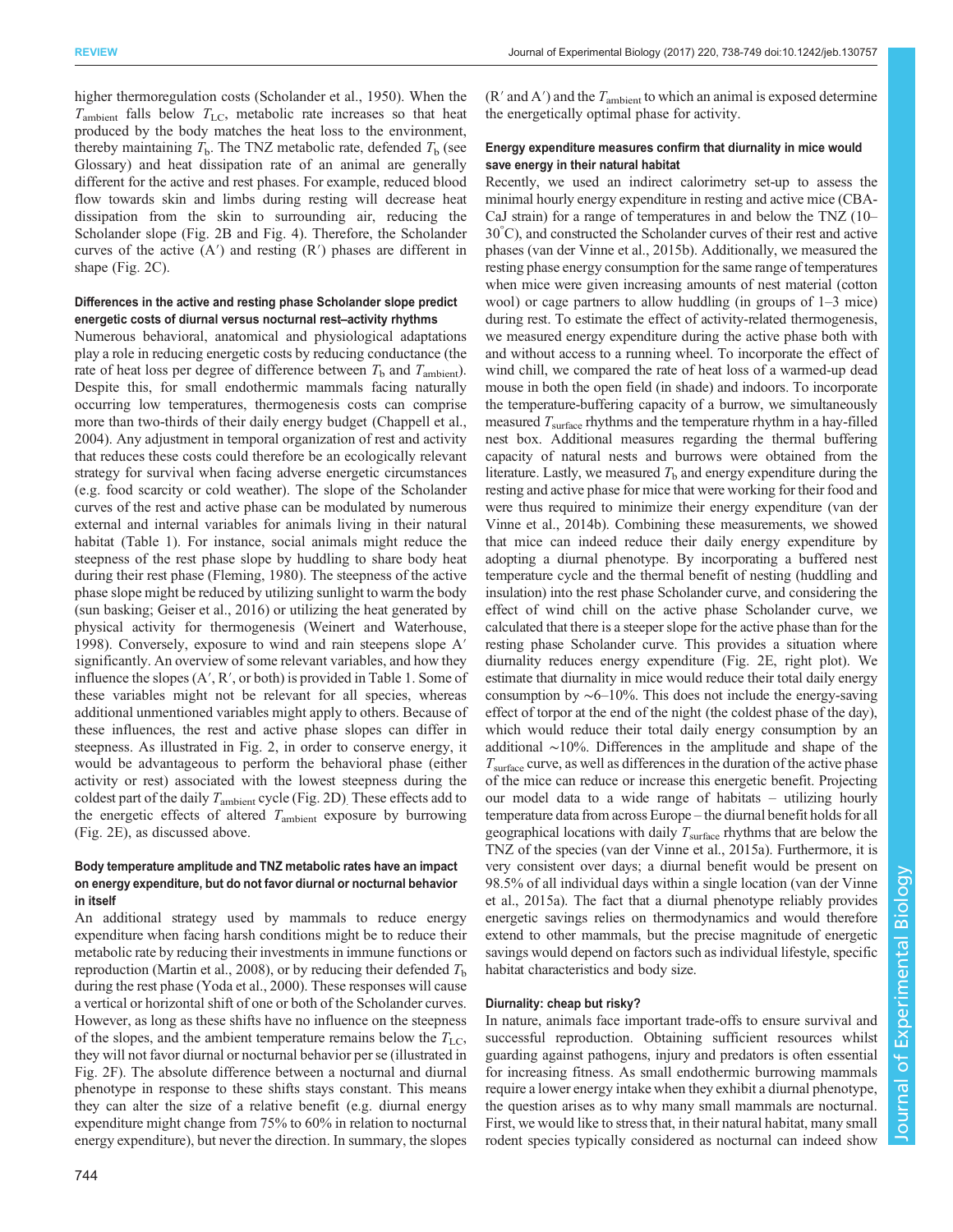<span id="page-7-0"></span>extensive periods in which a substantial or even the dominant fraction of their daily activity occurs during the light phase. This includes rats, mice, hamsters and even several subterranean species [\(Daan et al., 2011](#page-10-0); [Gattermann et al., 2008](#page-10-0); [Harper and Bunbury,](#page-10-0) [2015](#page-10-0); [Levy et al., 2007](#page-10-0); [Tomotani et al., 2012](#page-11-0); [Urrejola et al., 2005](#page-11-0); reviewed in [Hut et al., 2012\)](#page-10-0). We propose that the danger of predation might be an important factor in favoring nocturnality in rodents and other herbivorous prey species whenever they can afford it. Indeed, some studies report high amounts of diurnal activity in rats on islands devoid of natural predators (e.g. [Harper](#page-10-0) [and Bunbury, 2015](#page-10-0)). Diurnality in these rats seems especially high in years with high population densities when food becomes scarce, which would indeed increase the pressure to reduce energy expenditure. Additionally, some evidence suggests that prey species can actively alter their activity patterns in response to changes in the perceived nocturnal or diurnal predation risk [\(Bakker](#page-9-0) [et al., 2005;](#page-9-0) [Fenn and Macdonald, 1995\)](#page-10-0). Conversely, black bears, which lack natural (non-human) predators and are largely herbivorous (85% of their diet consists of plant material), are generally diurnal, but can alter the timing of their activity during the hunting season, when bears show more movement and road-crossing behavior during the night when hunters are absent ([Stillfried et al.,](#page-11-0) [2015\)](#page-11-0). It is hard to measure and compare the relative predation risks in a certain habitat for both day and night. Some insights can be acquired indirectly by observing vigilance levels (time and effort expended to monitor the environment for danger). Variation between species and habitats is large when it comes to diurnal and nocturnal predation risks, but in most species that forage both during the day and the night, vigilance levels appear higher during the daytime, suggesting that the night might be the safer daily temporal niche for foraging [\(Beauchamp, 2007\)](#page-9-0). In addition to high diurnal predation risk, the risk of overheating when daytime temperatures approach or exceed  $T_{\text{UC}}$  ([van der Vinne et al., 2014a\)](#page-11-0) or the risk of dehydration ([Levy et al., 2016](#page-10-0)) might facilitate nocturnality in some habitats (Fig. 3). For some species, the risk of UV damage to the eyes or skin might also prevent daytime activity [\(Hut et al., 2012\)](#page-10-0). Ultimately, the best time of day to become active is the phase that optimizes the benefit-to-cost ratio of all fitness components.

# Circadian flexibility is regulated by robust and flexible clocks

In mice, energetic challenges result in a phase advance of behavior and most physiological rhythms  $(T<sub>b</sub>,$  food intake, plasma corticosterone, peripheral clock gene expression), while the SCN phase remains unaltered [\(Hut et al., 2011](#page-10-0); [van der Vinne et al.,](#page-11-0) [2014b\)](#page-11-0). The experiments leading to this conclusion were performed under standard laboratory conditions (stable  $T_{\text{ambient}}$ , no burrowing, no predation) where light–dark cues were the only available Zeitgeber. Subjecting mice to phase shifts of the light–dark cycle revealed that the activity of mice remained entrained to this cycle [\(van der Vinne et al., 2014b\)](#page-11-0). When exposed to competing Zeitgeber signals (a 10°C temperature cycle that was in anti-phase with light–dark cues), mice also remained entrained to the light– dark cycle ([van der Vinne et al., 2014b](#page-11-0)). In the absence of all timing cues in constant darkness, a main bout of locomotor activity appeared to free-run with a constant period, while a shifting activity bout phase-advanced during the energetic challenge of the workload regime ([Hut et al., 2011](#page-10-0)). Collectively, these observations show that: (1) the SCN remains entrained to the external light–dark cycle under energetically challenging conditions; and (2) the phase of activity and peripheral clocks shift around the timing information provided by the SCN (and light– dark cycle), depending on an animal's energetic state.



Fig. 3. The optimal activity phase. The optimal circadian phenotype is the outcome of weighing multiple aspects of the habitat that pose risks and opportunities relevant to an animal's fitness. The optimal phenotype will differ depending on the species or habitat in question. For example, a high risk of daytime predation would favor a nocturnal phenotype, whereas the risk of hypothermia would favor diurnality.

Although the benefit of diurnal activity in small nocturnal mammals is to reduce thermogenesis costs, shifting physiology and behavior to the light phase will also occur when energetic benefits are absent (e.g. when  $T_{\text{ambient}}$  is constant or in anti-phase; [van der](#page-11-0) [Vinne et al., 2014b\)](#page-11-0). Under natural conditions, weather changes that similarly result in reduced energetic benefits of diurnality rarely occur ([van der Vinne et al., 2015b](#page-11-0)). Conversely, clocks facilitate the anticipation of frequent (and therefore predictable) conditions. The high probability that daytime temperatures will be higher than night-time temperatures explains why the SCN, entrained by the light–dark cycle, is used as a stable and reliable proximate cue to predict the energetically optimal phase of activity. The flexible phase of output rhythms is thus always influenced by the stable (entrained) phase of the SCN, to ensure that the flexible circadian phenotype can be adjusted to different (optimal) phases of the external day. This novel view, that extra-SCN oscillators are flexibly coupled to the SCN phase, collectively determining output rhythms, is gaining more support [\(Pendergast and Yamazaki, 2014\)](#page-11-0). Experiments aiming to isolate the role of the SCN in regulating this flexible circadian phenotype in mice are currently ongoing.

#### Homeostatic feedback on peripheral circadian phase

Alternative (extra-SCN) circadian pacemakers such as the FEO are often considered to rely on environmental timing cues to produce a certain (novel) phase. In our experiments, such timing cues are absent, revealing that the change to diurnality is endogenous. In free-living animals, food intake is often the result of foraging activity, and mechanisms underlying food entrainment might naturally emerge when foraging success is high at specific times of day. However, running that is rewarded with food is not sufficient to induce diurnality: mice that can earn palatable chocolate-flavored pellets with running (whilst being fed with ad libitum chow) do not shift their circadian phase ([van der Vinne et al., 2015b\)](#page-11-0). Similarly, working for food at low workloads (small distance of running per pellet) does not induce significant changes to the circadian phase of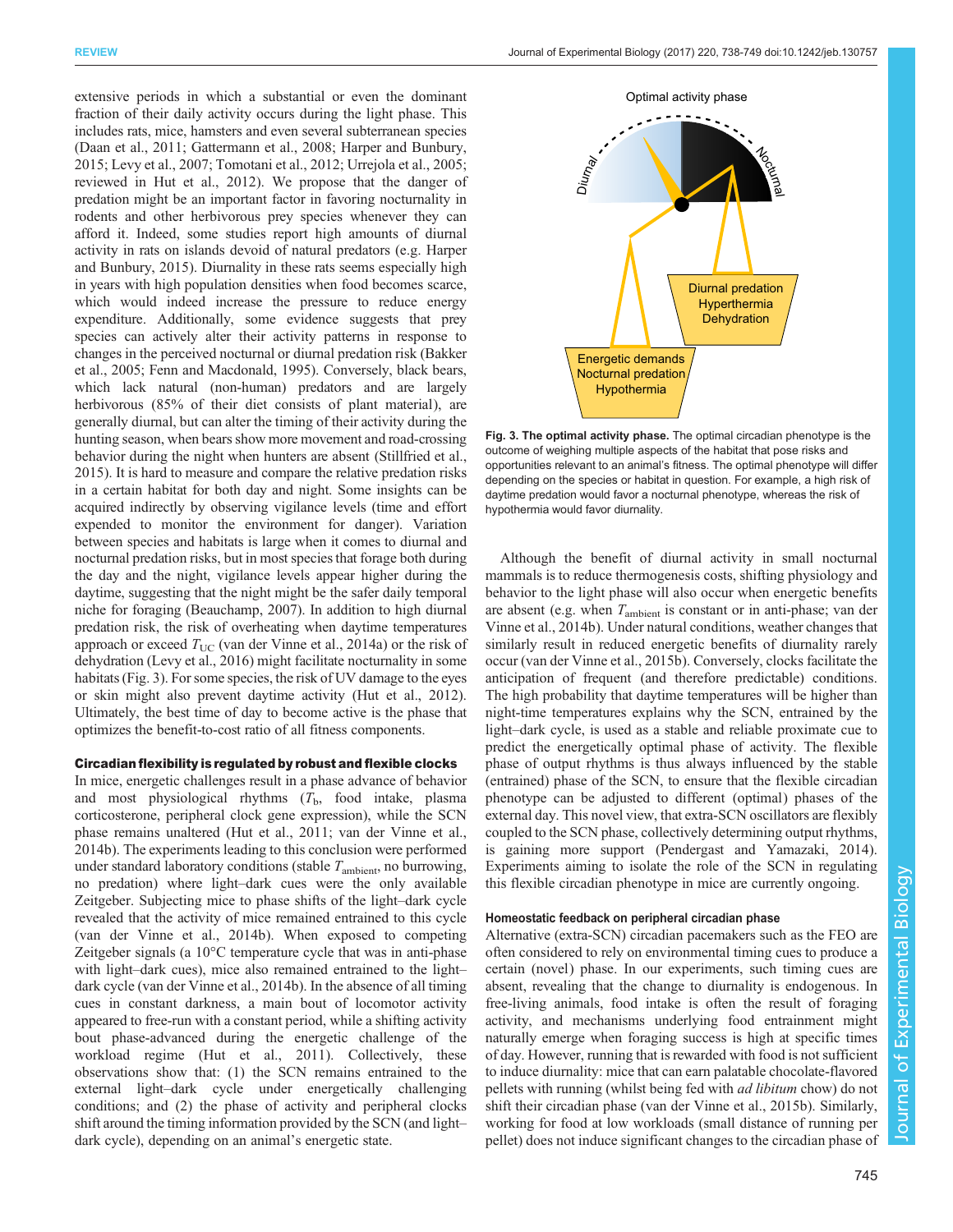<span id="page-8-0"></span>

Fig. 4. Illustration of how circadian clocks allow predictive homeostasis and receive reactive homeostatic feedback. Daily rhythms in behavior and physiology are organized by local circadian clocks ('Local'), present in most cells of the body. These rhythms are timed through input directly from the SCN, potentially via intermediate pacemakers (denoted by '?'; these could be synonymous with FEO and MAO in [Fig. 1](#page-2-0)). The interactions of behavior and physiology (internal state) with the environment (external state) determine how well the animal can maintain homeostasis. If balance in homeostasis can be maintained, the phase angle between the SCN and downstream targets is reinforced, whereas an imbalance promotes phase changes, leading to circadian flexibility.

the rest–activity rhythm ([Hut et al., 2011\)](#page-10-0). Weight loss over multiple days seems to be necessary before the diurnal phenotype emerges but, once induced, the diurnality can be maintained in mice with stable body mass (ranging from ∼18 to >30 g, suggesting that absolute body mass might be of lesser importance). Daily torpor does occur in some, but not all, shifted mice, and the advance of the circadian phenotype always precedes the occurrence of the first daily torpor, making it an unlikely component of the mechanism to induce a diurnal phenotype ([Hut et al., 2011\)](#page-10-0). Anatomically, the shifted mice show reduced deposits of white adipose tissue, both abdominally and subcutaneously. Male mice have reduced testes size and lower basal plasma glucose levels (R.A.H., Violetta Pilorz, Willem Eijer and S.J.R., unpublished data), whereas their corticosterone levels are higher than those of non-shifted males [\(van der Vinne et al., 2014b\)](#page-11-0). These alterations to homeostatic parameters might provide a signal to change the phase alignment of extra-SCN clock gene cycles in relation to the SCN. Glucose sensing in particular might be an integral component of circadian phase responses to prolonged reduced food intake ([Challet et al.,](#page-10-0) [1998](#page-10-0)). Hypoglycemia induces the release of adrenalin and alters circulating insulin levels, both of which modulate the phase of peripheral clock gene rhythms [\(Terazono et al., 2003](#page-11-0)). Inducing hyperglycemia without increasing body mass – by feeding mice a diet with a very high fat content – was shown to delay the clock in peripheral tissues and to phase-delay rest–activity rhythms ([Genzer](#page-10-0) [et al., 2015; Honma et al., 2016\)](#page-10-0). Furthermore, recently it was reported that liver-derived ketone bodies (resulting from conversion of endogenous fat reserves to supply energy) play an important role in the rhythmicity of food anticipation (see Glossary; [Chavan et al.,](#page-10-0) [2016](#page-10-0)). Besides these energy homeostasis-related variables, the responses to hypoxia, hyperthermia, hypothermia, inflammation and other cellular stressors also provide feedback to (or modulate) the phase of peripheral clock gene expression rhythms [\(Cavadini](#page-10-0) [et al., 2007](#page-10-0); [DeBruyne et al., 2015](#page-10-0); [Gerber et al., 2015;](#page-10-0) [Tamaru and](#page-11-0) [Ikeda, 2016](#page-11-0)). Collectively, these findings point towards a system in which failure to maintain physiological variables within their usual homeostatic range can alter the circadian timing of output rhythms.

To maximize fitness, animals must optimally interact with their environment in order to maintain homeostatic balance over a prolonged timespan. The temporal organization of physiology and behavior are key to successfully maintaining this balance. We argue here that the circadian timing of output rhythms (peripheral clocks regulating cellular activity and behaviors) is reciprocally linked to homeostasis. If the phenotype is successful (i.e. 'in balance'), it strengthens the daily routines, leading to a robust phase. By contrast, prolonged failure to maintain homeostatic balance can alter the phase-angle between peripheral clocks and the SCN (Fig. 4). Flexibility in output rhythm timing seems to be an essential feature

of the circadian system, allowing it to cope with variations in the quality or temporal dynamics of the habitat.

# Factors influencing circadian niche in the wild

Field data indicates that circadian niche depends on context Our circadian thermo-energetics hypothesis aims to explain the relevance of temporal niche switching; connecting energy balance, circadian timing and predation risks. Recently, [Stawski et al. \(2016\)](#page-11-0) studied the effects of a forest fire on the behavior and thermal rhythms of wild brown antechinus (Antechinus stuartii), a small insectivorous Australian marsupial mammal living in densely vegetated forests. When fires destroy much of their habitat these animals survive by retreating into burrows or rock crevices, but are subsequently faced with a harsh and dangerous environment with little cover, increased predation pressure and low food abundance. In response, they reduce their activity levels after the fire and show reduced daytime foraging ( proposed to alleviate their predation risk), which is energetically compensated for by spending more time in daily torpor. Similarly, nocturnal gray mouse lemurs (Microcebus murinus) spend a larger portion of the night in torpor when they are energetically challenged in a controlled laboratory experiment [\(Canale et al., 2011](#page-9-0)), which can thus advance the timing of foraging behavior, in some cases forcing it into the day.

The opposite response, temporal niche switching of diurnal species towards nocturnality, is also not uncommon. Some rodent species that are diurnal in the field become nocturnal under certain laboratory conditions, including degus ([Ebensperger et al., 2004](#page-10-0); [Kas and Edgar, 1999](#page-10-0)), hamsters ([Gattermann et al., 2008\)](#page-10-0), tuco-tucos [\(Tomotani et al., 2012](#page-11-0)), cururos ([Urrejola et al., 2005\)](#page-11-0), Nile grass rats ([Blanchong et al., 1999](#page-9-0)) and golden spiny mice [\(Cohen et al., 2010\)](#page-10-0). These discrepancies in circadian rhythms between the laboratory and field raise the question of whether a 'default' circadian phenotype actually exists. Does the animals' natural habitat present constant threats or challenges that drive them to become diurnal (e.g. low food abundance, lack of water) or are the unnatural laboratory conditions changing the phase of entrainment? Regardless, these examples point out that circadian phasing of daily rhythms can be flexibly aligned based on the context and quality of the habitat or state of the animal.

#### Food, water and shelter can modulate circadian phase

To further exemplify the complexity of the circadian niche, fat-tailed sand rats (*Psammomys obesus*), which live in arid desert conditions, are diurnal in the field but show a nocturnal phase of general activity and peak  $T<sub>b</sub>$  in the lab when housed with *ad libitum* food [\(Barak and](#page-9-0) [Kronfeld-Schor, 2013](#page-9-0)). Unlike wild animals, captive animals are not exposed to UV radiation, lack a natural daily fluctuation in  $T_{\text{ambient}}$ and humidity, and often have *ad libitum* access to food and water. In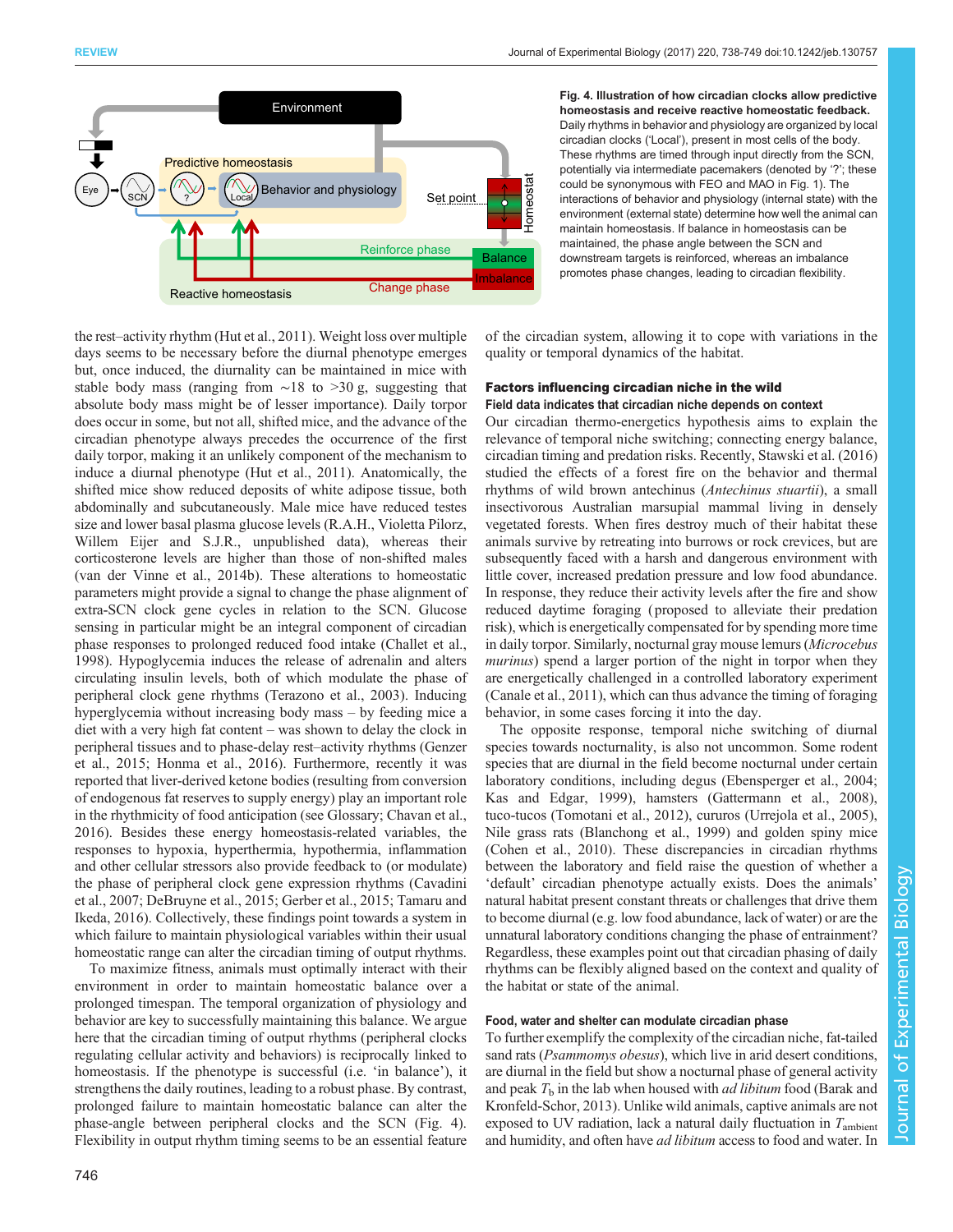<span id="page-9-0"></span>addition, laboratory-housed animals generally lack the opportunity to burrow. Burrows provide the animal with a safe shelter, and a lack thereof might increase anxiety, potentially contributing to the shift in activity to the night, which might be perceived as safer. In addition, burrows can have a strong effect on evaporative water loss, another abiotic factor that can have a strong daily rhythm, and which is especially relevant for survival in arid environments. Furthermore,  $T_{\text{ambient}}$  values that overlap or exceed the TNZ can dramatically alter the relationship between activity timing and energy expenditure. Also, water loss was recently proposed as a mechanism that can modulate the foraging patterns of spiny mice, a species that shows a high degree of circadian flexibility [\(Levy et al., 2016\)](#page-10-0). Interestingly, [Tachinardi et al. \(2015\)](#page-11-0) recently reported that tuco-tucos (Ctenomys aff. knighti), which are diurnal in the field and nocturnal in the laboratory, spontaneously revert to a diurnal phenotype when placed in a respirometry set-up. The authors propose that tuco-tucos, which live in sealed underground tunnels, might be sensitive to small changes in air composition and humidity that can affect their circadian behavior. Another interesting finding, also in captive tucotucos (Ctenomys talarum) is that diet quality can change the daily temporal organization of behavior in this species. Comparing the distribution of *ad libitum* grass intake over the day, they found that animals maintained on a hard-to-digest grass of low energetic quality (Cortaderia selloana) predominantly fed during daytime, whereas the bulk intake of easy-to-digest grass (Bromus unioloides) occurred during the dark hours [\(Martino et al., 2007](#page-10-0)). Also of note, a recent study compared the daily distribution of activity in kaluta (Dasykaluta rosamondae), a small Australian marsupial, which is diurnal during the colder winter ( proposed to save energy) and nocturnal during the warm summer ( proposed to avoid predation and dehydration), indicating that factors influencing daily temporal niche selection can be subject to seasonal change [\(Pavey et al., 2016\)](#page-11-0). Thus, food abundance, food quality, water balance, thermoregulation, energy homeostasis and predation might all be determinants of the circadian phenotype.

#### Conclusions

Here, we have reviewed the WFF paradigm as a method to explore the flexibility of daily rhythms in mice. For small endothermic animals, such as many rodents, thermoregulatory costs can consume a significant portion of the daily energy budget. Our findings that negative energy balance (i.e. a change in the homeostatic balance) induces a diurnal phenotype illustrates that daily rhythms can be shaped and flexibly aligned to the light–dark environment in a way that would improve fitness in nature. Endothermic burrowing mammals can reduce their daily thermo-energetic costs significantly by becoming diurnal, as they avoid the coldest ambient temperatures at night, thus encountering higher average temperatures throughout their circadian cycle. Also, non-burrowing animals, when exposed to  $T_{\text{surface}}$  rhythms that remain below thermoneutrality, gain an energetic benefit from diurnality when they employ heat-conserving behavioral and physiological mechanisms during the cold night [\(Fig. 2](#page-5-0)). A shift towards a diurnal phase might come at the cost of increased predation risk, and the optimal phasing of circadian rest–activity cycles in a natural environment thus involves the integration of multiple trade-offs, rather than being set by single timing cues (like light) alone [\(Fig. 3\)](#page-7-0). The undisturbed light entrainment of the SCN will remain a reliable predictor of the thermal environment, which is especially important in burrowing animals that do not have continuous information on surface light and temperature. The SCN, as an internal representation of the external light–dark cycle, thus plays a critical role in optimizing activity patterns, such

that predation risks are balanced against thermo-regulatory costs. For humans, understanding the flexibility in the timing of output rhythms might reduce the negative consequences of non-conventional lifestyles (like shift work) or help athletes to optimize their physical performance to the time of an event. Also, the intimate link between metabolic balance and circadian rhythms could suggest interesting new approaches to the prevention and treatment of obesity or metabolic problems. In general, we also hope that our data indicate that habitat and context (of humans and animals alike) actively regulate our functioning; a factor that is frequently underestimated or ignored. Understanding the diversity of responses in complex natural situations can, in some cases, provide novel insights that are easily missed in controlled experiments. Thus, bringing the fields of ecology, physiology and neuroscience closer together would be of interest to all parties involved.

#### **Acknowledgements**

Among others, we would like to thank Drs Domien Beersma, Serge Daan, Noga Kronfeld-Schor, Sammar Hattar, Ken-Ichi Honma, Michael Menaker, Martin Ralph, Horacio de la Iglesia and Nele Zickert for their insights and comments on our work, collectively contributing to the development of the ideas and experiments presented in this paper.

#### Competing interests

The authors declare no competing or financial interests.

#### Funding

This work was supported by a Dutch Technology Foundation STW grant 'OnTime' 12185 to R.A.H. and an Ubbo Emmius scholarship to S.J.R., awarded by the faculty of Mathematics and Natural Sciences, University of Groningen.

#### References

- Abrahamson, E. E. and Moore, R. Y. [\(2001\). Suprachiasmatic nucleus in the](http://dx.doi.org/10.1016/S0006-8993(01)02890-6) [mouse: Retinal innervation, intrinsic organization and efferent projections.](http://dx.doi.org/10.1016/S0006-8993(01)02890-6) Brain Res. 916[, 172-191.](http://dx.doi.org/10.1016/S0006-8993(01)02890-6)
- [Acosta-Galvan, G., Yi, C.-X., van der Vliet, J., Jhamandas, J. H., Panula, P.,](http://dx.doi.org/10.1073/pnas.1015551108) [Angeles-Castellanos, M., Del Carmen Basualdo, M., Escobar, C. and Buijs,](http://dx.doi.org/10.1073/pnas.1015551108) R. M. [\(2011\). Interaction between hypothalamic dorsomedial nucleus and the](http://dx.doi.org/10.1073/pnas.1015551108) [suprachiasmatic nucleus determines intensity of food anticipatory behavior.](http://dx.doi.org/10.1073/pnas.1015551108) Proc. [Natl. Acad. Sci. USA](http://dx.doi.org/10.1073/pnas.1015551108) 108, 5813-5818.
- [Bakker, E. S., Reiffers, R. C., Olff, H. and Gleichman, J. M.](http://dx.doi.org/10.1007/s00442-005-0180-7) (2005). Experimental [manipulation of predation risk and food quality: Effect on grazing behaviour in a](http://dx.doi.org/10.1007/s00442-005-0180-7) [central-place foraging herbivore.](http://dx.doi.org/10.1007/s00442-005-0180-7) Oecologia 146, 157-167.
- [Balsalobre, A., Damiola, F. and Schibler, U.](http://dx.doi.org/10.1016/S0092-8674(00)81199-X) (1998). A serum shock induces [circadian gene expression in mammalian tissue culture cells.](http://dx.doi.org/10.1016/S0092-8674(00)81199-X) Cell 93, 929-937.
- [Balsalobre, A., Brown, S. A., Marcacci, L., Tronche, F., Kellendonk, C.,](http://dx.doi.org/10.1126/science.289.5488.2344) Reichardt, H. M., Schütz, G. and Schibler, U. [\(2000\). Resetting of circadian](http://dx.doi.org/10.1126/science.289.5488.2344) [time in peripheral tissues by glucocorticoid signaling.](http://dx.doi.org/10.1126/science.289.5488.2344) Science 289, 2344-2347.
- Barak, O. and Kronfeld-Schor, N. [\(2013\). Activity rhythms and masking response](http://dx.doi.org/10.3109/07420528.2013.805337) [in the diurnal fat sand rat under laboratory conditions.](http://dx.doi.org/10.3109/07420528.2013.805337) Chronobiol. Int. 30, [1123-1134.](http://dx.doi.org/10.3109/07420528.2013.805337)
- [Bartness, T. J., Song, C. K. and Demas, G. E.](http://dx.doi.org/10.1177/074873040101600302) (2001). SCN efferents to peripheral [tissues: implications for biological rhythms.](http://dx.doi.org/10.1177/074873040101600302) J. Biol. Rhythms 16, 196-204.
- Beauchamp, G. [\(2007\). Exploring the role of vision in social foraging: What](http://dx.doi.org/10.1111/j.1469-185X.2007.00021.x) [happens to group size, vigilance, spacing, aggression and habitat use in birds](http://dx.doi.org/10.1111/j.1469-185X.2007.00021.x) [and mammals that forage at night?](http://dx.doi.org/10.1111/j.1469-185X.2007.00021.x) Biol. Rev. 82, 511-525.
- Belle, M. D. C. [\(2015\). Circadian tick-talking across the neuroendocrine system and](http://dx.doi.org/10.1111/jne.12279) [suprachiasmatic nuclei circuits: The enigmatic communication between the](http://dx.doi.org/10.1111/jne.12279) [molecular and electrical membrane clocks.](http://dx.doi.org/10.1111/jne.12279) J. Neuroendocrinol. 7, 567-576.
- [Blanchong, J. A., McElhinny, T. L., Mahoney, M. M. and Smale, L.](http://dx.doi.org/10.1177/074873099129000777) (1999). [Nocturnal and diurnal rhythms in the unstriped Nile rat,](http://dx.doi.org/10.1177/074873099129000777) Arvicanthis niloticus. [J. Biol. Rhythms](http://dx.doi.org/10.1177/074873099129000777) 14, 364-377.
- [Blum, I. D., Lamont, E. W. and Abizaid, A.](http://dx.doi.org/10.1016/j.neubiorev.2011.06.003) (2012). Competing clocks: Metabolic [status moderates signals from the master circadian pacemaker.](http://dx.doi.org/10.1016/j.neubiorev.2011.06.003) Neurosci. [Biobehav. Rev.](http://dx.doi.org/10.1016/j.neubiorev.2011.06.003) 36, 254-270.
- Brown, T. M. and Piggins, H. D. [\(2007\). Electrophysiology of the suprachiasmatic](http://dx.doi.org/10.1016/j.pneurobio.2007.05.002) circadian clock. [Prog. Neurobiol.](http://dx.doi.org/10.1016/j.pneurobio.2007.05.002) 82, 229-255.
- [Buhr, E. D., Yoo, S.-H. and Takahashi, J. S.](http://dx.doi.org/10.1126/science.1195262) (2010). Temperature as a universal [resetting cue for mammalian circadian oscillators.](http://dx.doi.org/10.1126/science.1195262) Science 330, 379-385.
- Buijs, R. M. and Kalsbeek, A. [\(2001\). Hypothalamic integration of central and](http://dx.doi.org/10.1038/35081582) peripheral clocks. [Nat. Rev. Neurosci.](http://dx.doi.org/10.1038/35081582) 2, 521-526.
- Canale, C. I., Perret, M., Théry, M. and Henry, P.-Y. [\(2011\). Physiological flexibility](http://dx.doi.org/10.1242/jeb.046987) [and acclimation to food shortage in a heterothermic primate.](http://dx.doi.org/10.1242/jeb.046987) J. Exp. Biol. 214, [551-560.](http://dx.doi.org/10.1242/jeb.046987)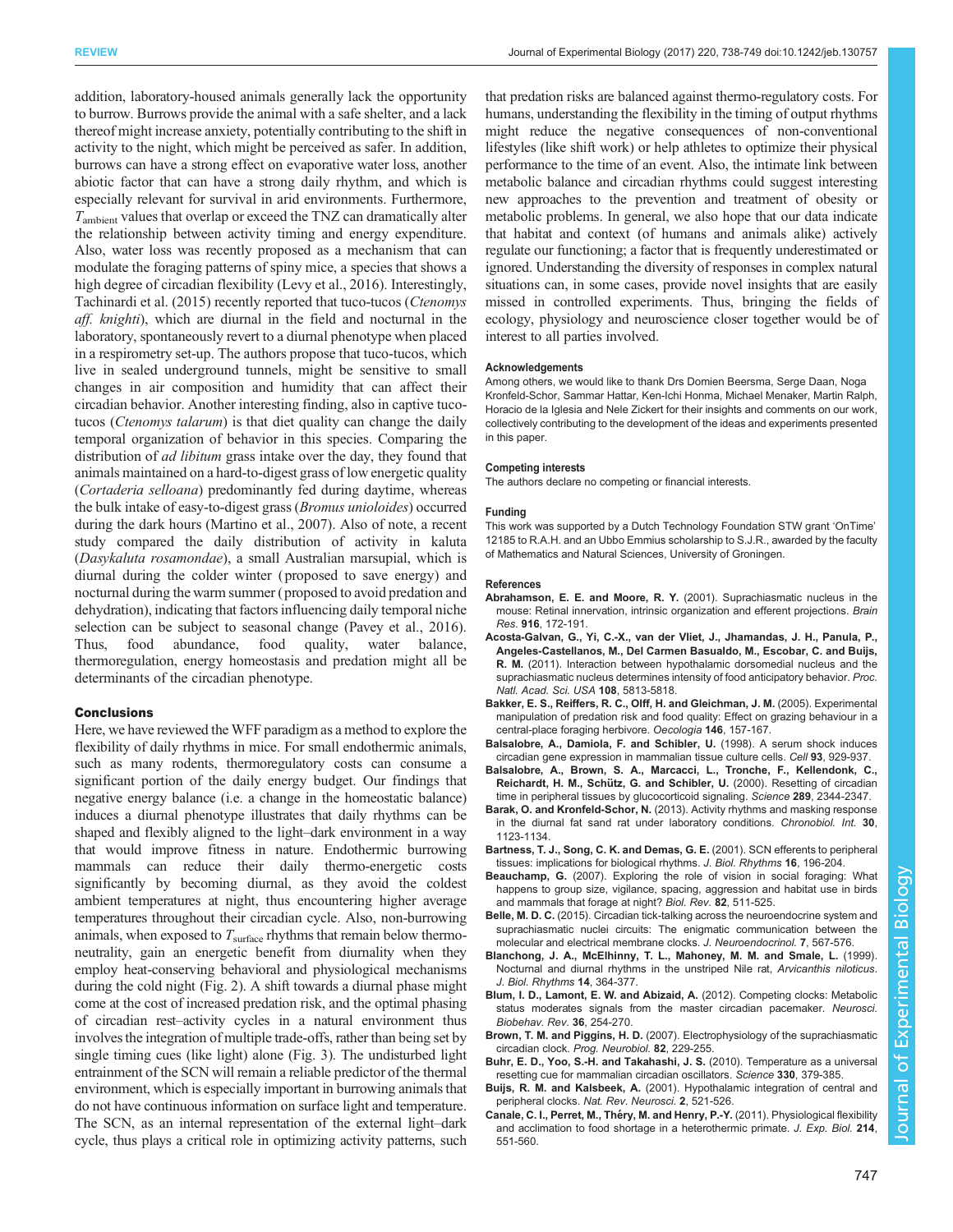- <span id="page-10-0"></span>[Castillo, M. R., Hochstetler, K. J., Tavernier, R. J., Jr, Greene, D. M. and Bult-Ito,](http://dx.doi.org/10.1152/ajpregu.00247.2004) A. [\(2004\). Entrainment of the master circadian clock by scheduled feeding.](http://dx.doi.org/10.1152/ajpregu.00247.2004) [Am. J. Physiol. Regul. Integr. Comp. Physiol.](http://dx.doi.org/10.1152/ajpregu.00247.2004) 287, R551-R555.
- [Cavadini, G., Petrzilka, S., Kohler, P., Jud, C., Tobler, I., Birchler, T. and](http://dx.doi.org/10.1073/pnas.0701466104) Fontana, A. [\(2007\). TNF-alpha suppresses the expression of clock genes by](http://dx.doi.org/10.1073/pnas.0701466104) [interfering with E-box-mediated transcription.](http://dx.doi.org/10.1073/pnas.0701466104) Proc. Natl. Acad. Sci. USA 104, [12843-12848.](http://dx.doi.org/10.1073/pnas.0701466104)
- Challet, E. [\(2007\). Minireview: Entrainment of the suprachiasmatic clockwork in](http://dx.doi.org/10.1210/en.2007-0804) [diurnal and nocturnal mammals.](http://dx.doi.org/10.1210/en.2007-0804) Endocrinology 148, 5648-5655.
- [Challet, E., Bernard, D. J. and Turek, F. W.](http://dx.doi.org/10.1016/S0006-8993(98)00590-3) (1998). Lesions of glucose-responsive [neurons impair synchronizing effects of calorie restriction in mice.](http://dx.doi.org/10.1016/S0006-8993(98)00590-3) Brain Res. 801, [244-250.](http://dx.doi.org/10.1016/S0006-8993(98)00590-3)
- [Chappell, M. A., Garland, T., Jr, Rezende, E. L. and Gomes, F. R.](http://dx.doi.org/10.1242/jeb.01213) (2004). [Voluntary running in deer mice: speed, distance, energy costs and temperature](http://dx.doi.org/10.1242/jeb.01213) effects. J. Exp. Biol. 207[, 3839-3854.](http://dx.doi.org/10.1242/jeb.01213)
- [Chavan, R., Feillet, C., Costa, S. S. F., Delorme, J. E., Okabe, T., Ripperger, J. A.](http://dx.doi.org/10.1038/ncomms10580) and Albrecht, U. [\(2016\). Liver-derived ketone bodies are necessary for food](http://dx.doi.org/10.1038/ncomms10580) anticipation. [Nat. Commun.](http://dx.doi.org/10.1038/ncomms10580) 7, 10580.
- [Cohen, R., Smale, L. and Kronfeld-Schor, N.](http://dx.doi.org/10.1177/0748730409351672) (2010). Masking and temporal niche [switches in spiny mice.](http://dx.doi.org/10.1177/0748730409351672) J. Biol. Rhythms 25, 47-52.
- Colwell, C. S. [\(2011\). Linking neural activity and molecular oscillations in the SCN.](http://dx.doi.org/10.1038/nrn3086) [Nat. Rev. Neurosci.](http://dx.doi.org/10.1038/nrn3086) 12, 553-569.
- [Daan, S., Spoelstra, K., Albrecht, U., Schmutz, I., Daan, M., Daan, B., Rienks, F.,](http://dx.doi.org/10.1177/0748730410397645) Poletaeva, I., Dell'[Omo, G., Vyssotski, A. et al.](http://dx.doi.org/10.1177/0748730410397645) (2011). Lab mice in the field: [unorthodox daily activity and effects of a dysfunctional circadian clock allele.](http://dx.doi.org/10.1177/0748730410397645) [J. Biol. Rhythms](http://dx.doi.org/10.1177/0748730410397645) 26, 118-129.
- [Damiola, F., Le Minli, N., Preitner, N., Kornmann, B., Fleury-Olela, F. and](http://dx.doi.org/10.1101/gad.183500) Schibler, U. [\(2000\). Restricted feeding uncouples circadian oscillators in](http://dx.doi.org/10.1101/gad.183500) [peripheral tissues from the central pacemaker in the suprachiasmatic nucleus.](http://dx.doi.org/10.1101/gad.183500) Genes Dev. 14[, 2950-2961.](http://dx.doi.org/10.1101/gad.183500)
- [DeBruyne, J. P., Baggs, J. E., Sato, T. K. and Hogenesch, J. B.](http://dx.doi.org/10.1073/pnas.1501204112) (2015). Ubiquitin ligase Siah2 regulates RevErbα [degradation and the mammalian circadian clock.](http://dx.doi.org/10.1073/pnas.1501204112) [Proc. Natl. Acad. Sci. USA](http://dx.doi.org/10.1073/pnas.1501204112) 112, 12420-12425.
- [Dibner, C., Schibler, U. and Albrecht, U.](http://dx.doi.org/10.1146/annurev-physiol-021909-135821) (2010). The mammalian circadian timing [system: organization and coordination of central and peripheral clocks.](http://dx.doi.org/10.1146/annurev-physiol-021909-135821) Annu. [Rev. Physiol.](http://dx.doi.org/10.1146/annurev-physiol-021909-135821) 72, 517-549.
- [Drouyer, E., Rieux, C., Hut, R. A. and Cooper, H. M.](http://dx.doi.org/10.1523/JNEUROSCI.1391-07.2007) (2007). Responses of [suprachiasmatic nucleus neurons to light and dark adaptation: relative](http://dx.doi.org/10.1523/JNEUROSCI.1391-07.2007) [contributions of melanopsin and rod-cone inputs.](http://dx.doi.org/10.1523/JNEUROSCI.1391-07.2007) J. Neurosci. 27, 9623-9631.
- [Eastman, C. I., Mistlberger, R. E. and Rechtschaffen, A.](http://dx.doi.org/10.1016/0031-9384(84)90248-8) (1984). Suprachiasmatic [nuclei lesions eliminate circadian temperature and sleep rhythms in the rat.](http://dx.doi.org/10.1016/0031-9384(84)90248-8) [Physiol. Behav.](http://dx.doi.org/10.1016/0031-9384(84)90248-8) 32, 357-368.
- [Ebensperger, L. A., Hurtado, M. J., Soto-Gamboa, M., Lacey, E. A. and Chang,](http://dx.doi.org/10.1007/s00114-004-0545-5) A. T. [\(2004\). Communal nesting and kinship in degus \(](http://dx.doi.org/10.1007/s00114-004-0545-5)Octodon degus). [Naturwissenschaften](http://dx.doi.org/10.1007/s00114-004-0545-5) 91, 391-395.
- Edelstein, K. and Amir, S. (1999). The role of the intergeniculate leaflet in entrainment of circadian rhythms to a skeleton photoperiod. J. Neurosci. 19, 372-380.
- Edgar, D. M. and Dement, W. C. (1991). Regularly scheduled voluntary exercise synchronizes the mouse circadian clock. Am. J. Physiol. 261, R928-R933.
- Evans, J. A. and Gorman, M. R. [\(2016\). In synch but not in step: Circadian clock](http://dx.doi.org/10.1016/j.neuroscience.2016.01.072) [circuits regulating plasticity in daily rhythms.](http://dx.doi.org/10.1016/j.neuroscience.2016.01.072) Neuroscience 320, 259-280.
- Fenn, M. G. P. and Macdonald, D. W. [\(1995\). Use of Middens by Red Foxes: Risk](http://dx.doi.org/10.2307/1382321) [Reverses Rhythms of Rats.](http://dx.doi.org/10.2307/1382321) J. Mammal. 76, 130-136.
- [Fernandez, D. C., Chang, Y.-T., Hattar, S. and Chen, S.-K.](http://dx.doi.org/10.1073/pnas.1523629113) (2016). Architecture of [retinal projections to the central circadian pacemaker.](http://dx.doi.org/10.1073/pnas.1523629113) Proc. Natl. Acad. Sci. USA 113[, 6047-6052.](http://dx.doi.org/10.1073/pnas.1523629113)
- Fleming, M. R. [\(1980\). Thermoregulation and torpor in the sugar glider,](http://dx.doi.org/10.1071/ZO9800521) Petaurus breviceps [\(Marsupialia: Petauridae\).](http://dx.doi.org/10.1071/ZO9800521) Aust. J. Zool. 28, 521-534.
- Flô[res, D. E. F. L., Bettilyon, C. N. and Yamazaki, S.](http://dx.doi.org/10.1038/srep21945) (2016). Period-independent [novel circadian oscillators revealed by timed exercise and palatable meals.](http://dx.doi.org/10.1038/srep21945) Sci. Rep. 6[, 21945.](http://dx.doi.org/10.1038/srep21945)
- [Gattermann, R., Johnston, R. E., Yigit, N., Fritzsche, P., Larimer, S., Ozkurt, S.,](http://dx.doi.org/10.1098/rsbl.2008.0066) [Neumann, K., Song, Z., Colak, E., Johnston, J. et al.](http://dx.doi.org/10.1098/rsbl.2008.0066) (2008). Golden hamsters [are nocturnal in captivity but diurnal in nature.](http://dx.doi.org/10.1098/rsbl.2008.0066) Biol. Lett. 4, 253-255.
- [Geiser, F., Gasch, K., Bieber, C., Stalder, G. L., Gerritsmann, H. and Ruf, T.](http://dx.doi.org/10.1242/jeb.137828) [\(2016\). Basking hamsters reduce resting metabolism, body temperature and](http://dx.doi.org/10.1242/jeb.137828) [energy costs during rewarming from torpor.](http://dx.doi.org/10.1242/jeb.137828) J. Exp. Biol. 219, 2166-2172.
- [Genzer, Y., Dadon, M., Burg, C., Chapnik, N. and Froy, O.](http://dx.doi.org/10.1016/j.mce.2015.09.012) (2015). Ketogenic diet [delays the phase of circadian rhythms and does not affect AMP-activated protein](http://dx.doi.org/10.1016/j.mce.2015.09.012) [kinase \(AMPK\) in mouse liver.](http://dx.doi.org/10.1016/j.mce.2015.09.012) Mol. Cell. Endocrinol. 417, 124-130.
- [Gerber, A., Saini, C., Curie, T., Emmenegger, Y., Rando, G., Gosselin, P., Gotic,](http://dx.doi.org/10.1111/dom.12512) [I., Gos, P., Franken, P. and Schibler, U.](http://dx.doi.org/10.1111/dom.12512) (2015). The systemic control of circadian gene expression. [Diabetes. Obes. Metab.](http://dx.doi.org/10.1111/dom.12512) 17 Suppl. 1, 23-32.
- [Glass, J. D., Guinn, J., Kaur, G. and Francl, J. M.](http://dx.doi.org/10.1111/j.1460-9568.2010.07139.x) (2010). On the intrinsic regulation [of neuropeptide Y release in the mammalian suprachiasmatic nucleus circadian](http://dx.doi.org/10.1111/j.1460-9568.2010.07139.x) clock. [Eur. J. Neurosci.](http://dx.doi.org/10.1111/j.1460-9568.2010.07139.x) 31, 1117-1126.
- [Guo, H., Brewer, J. M., Champhekar, A., Harris, R. B. S. and Bittman, E. L.](http://dx.doi.org/10.1073/pnas.0409734102) [\(2005\). Differential control of peripheral circadian rhythms by suprachiasmatic-](http://dx.doi.org/10.1073/pnas.0409734102)dependent neural signals. [Proc. Natl. Acad. Sci. USA](http://dx.doi.org/10.1073/pnas.0409734102) 102, 3111-3116.
- Hamada, T., LeSauter, J., Venuti, J. M. and Silver, R. (2001). Expression of Period genes: rhythmic and nonrhythmic compartments of the suprachiasmatic nucleus pacemaker. J. Neurosci. 21, 7742-7750.
- Harper, G. A. and Bunbury, N. [\(2015\). Invasive rats on tropical islands: Their](http://dx.doi.org/10.1016/j.gecco.2015.02.010) [population biology and impacts on native species.](http://dx.doi.org/10.1016/j.gecco.2015.02.010) Glob. Ecol. Conserv. 3, [607-627.](http://dx.doi.org/10.1016/j.gecco.2015.02.010)
- [Honma, S., Honma, K.-I., Shirakawa, T. and Hiroshige, T.](http://dx.doi.org/10.1016/0031-9384(88)90146-1) (1988). Rhythms in [behaviors, body temperature and plasma corticosterone in SCN lesioned rats](http://dx.doi.org/10.1016/0031-9384(88)90146-1) [given methamphetamine.](http://dx.doi.org/10.1016/0031-9384(88)90146-1) Physiol. Behav. 44, 247-255.
- [Honma, K., Hikosaka, M., Mochizuki, K. and Goda, T.](http://dx.doi.org/10.1016/j.metabol.2015.12.003) (2016). Loss of circadian [rhythm of circulating insulin concentration induced by high-fat diet intake is](http://dx.doi.org/10.1016/j.metabol.2015.12.003) [associated with disrupted rhythmic expression of circadian clock genes in the](http://dx.doi.org/10.1016/j.metabol.2015.12.003) liver. [Metabolism.](http://dx.doi.org/10.1016/j.metabol.2015.12.003) 65, 482-491.
- Hut, R. A., Mrosovsky, N. and Daan, S. [\(1999\). Nonphotic entrainment in a diurnal](http://dx.doi.org/10.1177/074873099129000812) [mammal, the European ground squirrel \(](http://dx.doi.org/10.1177/074873099129000812)Spermophilus citellus). J. Biol. Rhythms 14[, 409-420.](http://dx.doi.org/10.1177/074873099129000812)
- [Hut, R. A., Pilorz, V., Boerema, A. S., Strijkstra, A. M. and Daan, S.](http://dx.doi.org/10.1371/journal.pone.0017527) (2011). [Working for food shifts nocturnal mouse activity into the day.](http://dx.doi.org/10.1371/journal.pone.0017527) PLoS ONE 6, [e17527.](http://dx.doi.org/10.1371/journal.pone.0017527)
- [Hut, R. A., Kronfeld-Schor, N., Van der Vinne, V. and De La Iglesia, H.](http://dx.doi.org/10.1016/B978-0-444-59427-3.00017-4) (2012). In [search of a temporal niche: environmental factors.](http://dx.doi.org/10.1016/B978-0-444-59427-3.00017-4) Prog. Brain Res. 199, 281-304.
- [Inagaki, N., Honma, S., Ono, D., Tanahashi, Y. and Honma, K.](http://dx.doi.org/10.1073/pnas.0607713104) (2007). Separate [oscillating cell groups in mouse suprachiasmatic nucleus couple photoperiodically](http://dx.doi.org/10.1073/pnas.0607713104) [to the onset and end of daily activity.](http://dx.doi.org/10.1073/pnas.0607713104) Proc. Natl. Acad. Sci. USA 104, 7664-7669.
- Inouye, S. T. and Kawamura, H. [\(1979\). Persistence of circadian rhythmicity in a](http://dx.doi.org/10.1073/pnas.76.11.5962) mammalian hypothalamic "island" [containing the suprachiasmatic nucleus.](http://dx.doi.org/10.1073/pnas.76.11.5962) Proc. [Natl. Acad. Sci. USA](http://dx.doi.org/10.1073/pnas.76.11.5962) 76, 5962-5966.
- [Jones, J. R., Tackenberg, M. C. and McMahon, D. G.](http://dx.doi.org/10.1038/nn.3937) (2015). Manipulating [circadian clock neuron firing rate resets molecular circadian rhythms and](http://dx.doi.org/10.1038/nn.3937) behavior. [Nat. Neurosci.](http://dx.doi.org/10.1038/nn.3937) 18, 373-375.
- [Kalsbeek, A., La Fleur, S., Van Heijningen, C. and Buijs, R. M.](http://dx.doi.org/10.1523/JNEUROSCI.5328-03.2004) (2004). [Suprachiasmatic GABAergic inputs to the paraventricular nucleus control plasma](http://dx.doi.org/10.1523/JNEUROSCI.5328-03.2004) [glucose concentrations in the rat via sympathetic innervation of the liver.](http://dx.doi.org/10.1523/JNEUROSCI.5328-03.2004) J. Neurosci. 24[, 7604-7613.](http://dx.doi.org/10.1523/JNEUROSCI.5328-03.2004)
- Kas, M. J. and Edgar, D. M. (1999). A nonphotic stimulus inverts the diurnalnocturnal phase preference in Octodon degus. J. Neurosci. 19, 328-333.
- Klein, D. C. and Moore, R. Y. [\(1979\). Pineal N-acetyltransferase and](http://dx.doi.org/10.1016/0006-8993(79)90848-5) [hydroxyindole-O-methyltransferase: control by the retinohypothalamic tract and](http://dx.doi.org/10.1016/0006-8993(79)90848-5) [the suprachiasmatic nucleus.](http://dx.doi.org/10.1016/0006-8993(79)90848-5) Brain Res. 174, 245-262.
- [Krieger, D. T., Hauser, H. and Krey, L. C.](http://dx.doi.org/10.1126/science.877566) (1977). Suprachiasmatic nuclear lesions [do not abolish food-shifted circadian adrenal and temperature rhythmicity.](http://dx.doi.org/10.1126/science.877566) Science 197[, 398-399.](http://dx.doi.org/10.1126/science.877566)
- Kurumiya, S. and Kawamura, H. [\(1988\). Circadian oscillation of the multiple unit](http://dx.doi.org/10.1007/BF00606118) [activity in the guinea pig suprachiasmatic nucleus.](http://dx.doi.org/10.1007/BF00606118) J. Comp. Physiol. A 162, [301-308.](http://dx.doi.org/10.1007/BF00606118)
- Lambert, C. M. and Weaver, D. R. [\(2006\). Peripheral gene expression rhythms in a](http://dx.doi.org/10.1177/0748730405281843) diurnal rodent. [J. Biol. Rhythms](http://dx.doi.org/10.1177/0748730405281843) 21, 77-79.
- [Levy, O., Dayan, T. and Kronfeld-Schor, N.](http://dx.doi.org/10.1080/07420520701534640) (2007). The relationship between the [golden spiny mouse circadian system and its diurnal activity: an experimental field](http://dx.doi.org/10.1080/07420520701534640) [enclosures and laboratory study.](http://dx.doi.org/10.1080/07420520701534640) Chronobiol. Int. 24, 599-613.
- [Levy, O., Dayan, T., Porter, W. P. and Kronfeld-Schor, N.](http://dx.doi.org/10.1086/687246) (2016). Foraging activity [pattern is shaped by water loss rates in a diurnal desert rodent.](http://dx.doi.org/10.1086/687246) Am. Nat. 188, [205-218.](http://dx.doi.org/10.1086/687246)
- [Long, R. A., Martin, T. J. and Barnes, B. M.](http://dx.doi.org/10.1644/BRG-224.1) (2005). Body temperature and activity [patterns in free-living arctic ground squirrels.](http://dx.doi.org/10.1644/BRG-224.1) J. Mammal. 86, 314-322.
- [Martin, L. B., Weil, Z. M., Bowers, S. L. and Nelson, R. J.](http://dx.doi.org/10.1007/s00360-008-0253-0) (2008). Sex-specific [effects of glucose deprivation on cell-mediated immunity and reproduction in](http://dx.doi.org/10.1007/s00360-008-0253-0) Siberian hamsters (Phodopus sungorus). [J. Comp. Physiol. B Biochem. Syst.](http://dx.doi.org/10.1007/s00360-008-0253-0) [Environ. Physiol.](http://dx.doi.org/10.1007/s00360-008-0253-0) 178, 623-628.
- [Martino, N. S., Zenuto, R. R. and Busch, C.](http://dx.doi.org/10.1016/j.cbpa.2007.03.003) (2007). Nutritional responses to [different diet quality in the subterranean rodent](http://dx.doi.org/10.1016/j.cbpa.2007.03.003) Ctenomys talarum (tuco-tucos). [Comp. Biochem. Physiol. - A Mol. Integr. Physiol.](http://dx.doi.org/10.1016/j.cbpa.2007.03.003) 147, 974-982.
- [Mendoza, J., Angeles-Castellanos, M. and Escobar, C.](http://dx.doi.org/10.1111/j.1460-9568.2005.04461.x) (2005). A daily palatable [meal without food deprivation entrains the suprachiasmatic nucleus of rats.](http://dx.doi.org/10.1111/j.1460-9568.2005.04461.x) [Eur. J. Neurosci.](http://dx.doi.org/10.1111/j.1460-9568.2005.04461.x) 22, 2855-2862.
- [Meyer-Bernstein, E. L., Blanchard, J. H. and Morin, L. P.](http://dx.doi.org/10.1016/S0006-8993(97)00111-X) (1997). The serotonergic [projection from the median raphe nucleus to the suprachiasmatic nucleus](http://dx.doi.org/10.1016/S0006-8993(97)00111-X) [modulates activity phase onset, but not other circadian rhythm parameters.](http://dx.doi.org/10.1016/S0006-8993(97)00111-X) Brain Res. 755[, 112-120.](http://dx.doi.org/10.1016/S0006-8993(97)00111-X)
- [Michel, S., Itri, J., Han, J. H., Gniotczynski, K. and Colwell, C. S.](http://dx.doi.org/10.1186/1471-2202-7-15) (2006). [Regulation of glutamatergic signalling by PACAP in the mammalian](http://dx.doi.org/10.1186/1471-2202-7-15) [suprachiasmatic nucleus.](http://dx.doi.org/10.1186/1471-2202-7-15) BMC Neurosci. 7, 15.
- Mistlberger, R. E. [\(2011\). Neurobiology of food anticipatory circadian rhythms.](http://dx.doi.org/10.1016/j.physbeh.2011.04.015) [Physiol. Behav.](http://dx.doi.org/10.1016/j.physbeh.2011.04.015) 104, 535-545.
- Mohawk, J. A. and Takahashi, J. S. [\(2011\). Cell autonomy and synchrony of](http://dx.doi.org/10.1016/j.tins.2011.05.003) [suprachiasmatic nucleus circadian oscillators.](http://dx.doi.org/10.1016/j.tins.2011.05.003) Trends Neurosci. 34, 349-358.

Moore, R. Y. and Eichler, V. B. [\(1972\). Loss of a circadian adrenal corticosterone](http://dx.doi.org/10.1016/0006-8993(72)90054-6) [rhythm following suprachiasmatic lesions in the rat.](http://dx.doi.org/10.1016/0006-8993(72)90054-6) Brain Res. 42, 201-206.

Moore-Ede, M. (1986). Physiology of the circadian timing system: Predictive versus reactive homeostasis. Am. J. Physiol. 250, 737-752.